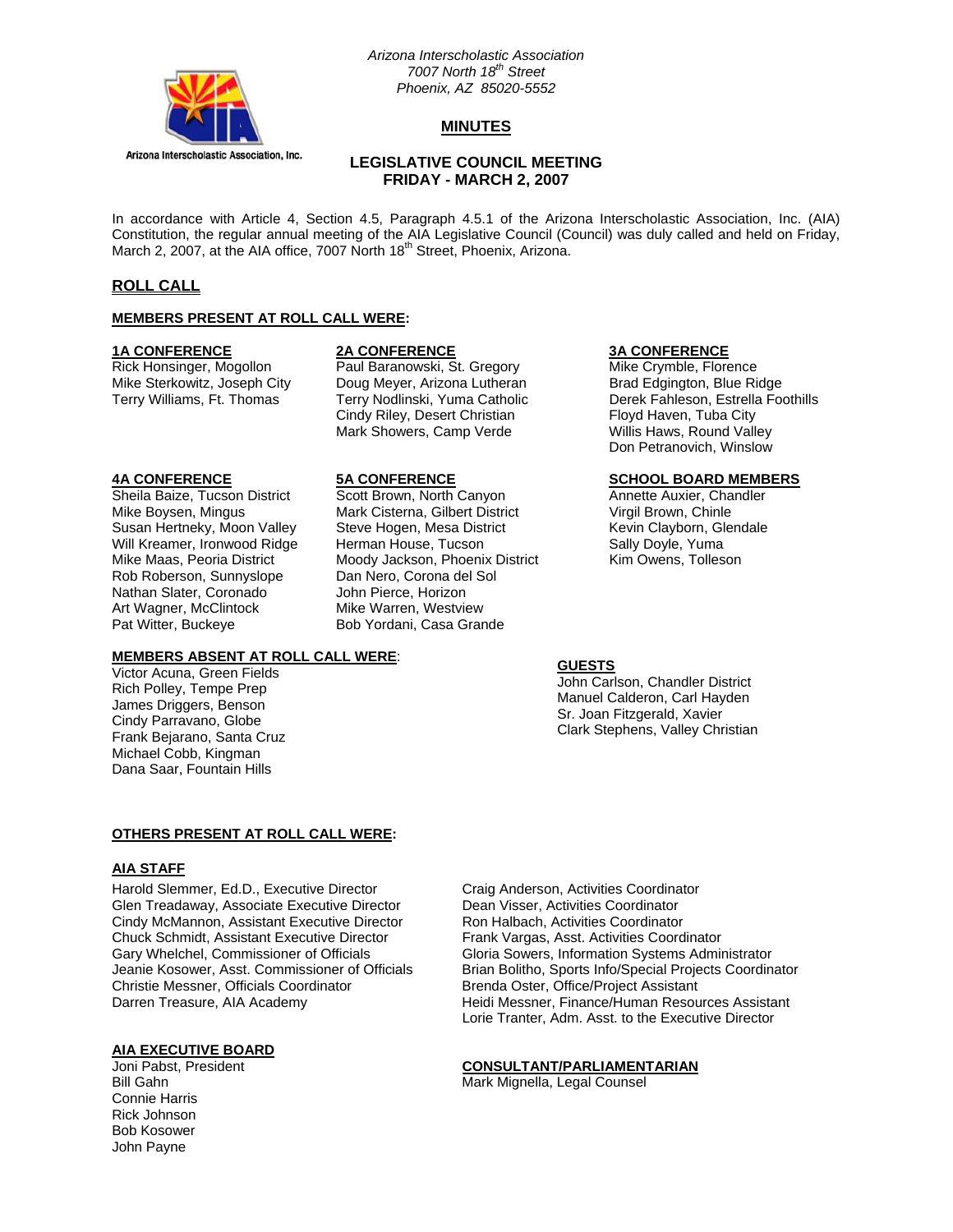After completion of roll call, Chairman Pabst introduced all others present and outlined procedures to be observed during the meeting. She reminded the Council Members that Article 5, Section 5.2 of the AIA Constitution stipulates that a two-thirds (2/3) vote of the total Council membership (29 members) is required to amend the AIA Constitution and that a two-thirds (2/3) vote of the members present at a duly called meeting is required to amend the AIA Bylaws. Chairman Pabst continued by stating that Article 4, Section 4.5 of the AIA Constitution stipulates that a quorum must be present at a meeting for the transaction of business, a quorum being two-thirds (2/3) of the total membership. She concluded that a quorum was present since roll call reflected that 37 of the 44 Council Members were present. It was also determined, based upon the 37 members present, that a vote of 25 would be required for adoption of amendments to the AIA Bylaws. Chairman Pabst then reminded the Council that in accordance with Article 4, Section 4.5, Paragraph 4.5.5 of the AIA Constitution, proxy votes couldn't be accepted.

*Christie Messner, Brenda Oster & Heidi Messner, AIA staff, left the meeting at 9:15 a.m.* 

## **APPROVAL OF MINUTES**

On a motion duly made by Willis Haws and seconded by Sally Doyle, the minutes for the March 3, 2006 meeting were approved by a unanimous vote.

## **APPROVAL OF AGENDA**

Before entertaining a motion to approve the agenda for the March 2, 2007 meeting as presented, Chairman Pabst called for any requests for additions or deletions to the agenda.

MOTION WAS MADE BY TERRY NODLINSKI AND SECONDED BY DOUG MEYER TO ADD AGENDA ITEM 32. **MOTION CARRIED (Votes Cast: Yes-37; No- 0; Abstain-0)** 

AGENDA WAS APPROVED AS AMENDED. **(Votes Cast: Yes-37; No-0; Abstain-0)**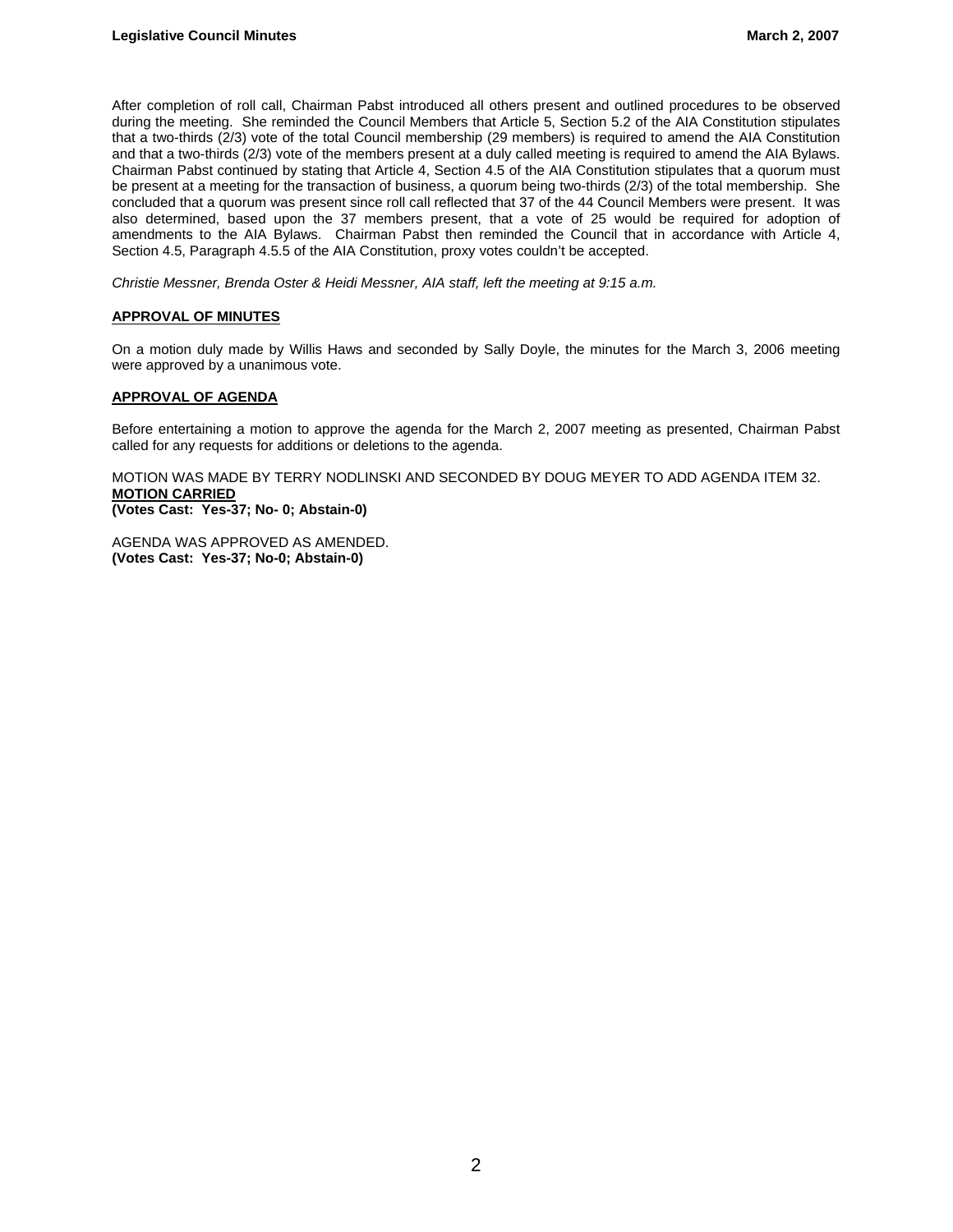## **EXECUTIVE DIRECTOR REPORT**

Dr. Slemmer reported on the following:

Community Relations –

- Legislative update  $-$  for now, all quiet on the legislative front.
- We continue to grow  $-$  eight  $(8)$  new schools.
- Chinle Dr. Slemmer attended their new gym (arena) dedication. Quit impressive, best ever seen  $-6,000$  seats.

Review of Fall and Winter Tournaments –

- Dr. Slemmer thanked the Arizona Cardinals, City of Glendale and Jobing.com Arena.
- February Frenzy attendance was good. It was noted that the 5A soccer finals had record attendance.

## Technology –

- Dr. Slemmer thanked the Technology Committee for their hard work.
- The power rankings program developed by the AIA for the AIA was a recommendation from the re-classification committee.
- Dr. Slemmer noted that this tool is available for the conferences to use, or not.
- The next steps are to reconvene the committee and take in the conference suggestions and recommendations, finalize the system based on the recommendations and begin the next level, which is the scheduling component.

## AIA Academy –

- To date, 150+ PVWH seminars (high school, youth sports and parents) with 4,000+ participants.
- Upcoming events Girls in Sports Symposium (April  $10^{th}$  Flagstaff High School).
- PVWH Seminars Safford, Yuma, Glendale, Tucson, and Queen Creek dates TBD. Please contact Brian Bolitho for information at bbolitho@aiaonline.org

Everyday Heroes –

- $\overline{p}$  Dr. Slemmer invited everyone to attend the  $5<sup>th</sup>$  Annual Everyday Heroes event which will be held at the Orpheum Theater on May 19, 2007.
- Call for nominations deadline is March  $10<sup>th</sup>$ . Please nominate coach, administrator, official, student (male and female), scholar athlete/activities and Blue Cup (1A-3A and 4A-5A).

NFHS Fundamentals of Coaching –

- AIA involvement with the program out of 51 state associations, Arizona was asked to assist in developing the program.
- Promo video for the new NFHS Coach Education Program was shown.
- NASSP endorsed.
- Scholarship opportunities will be available with more information to follow.
- Dr. Darren Treasure reported on the program.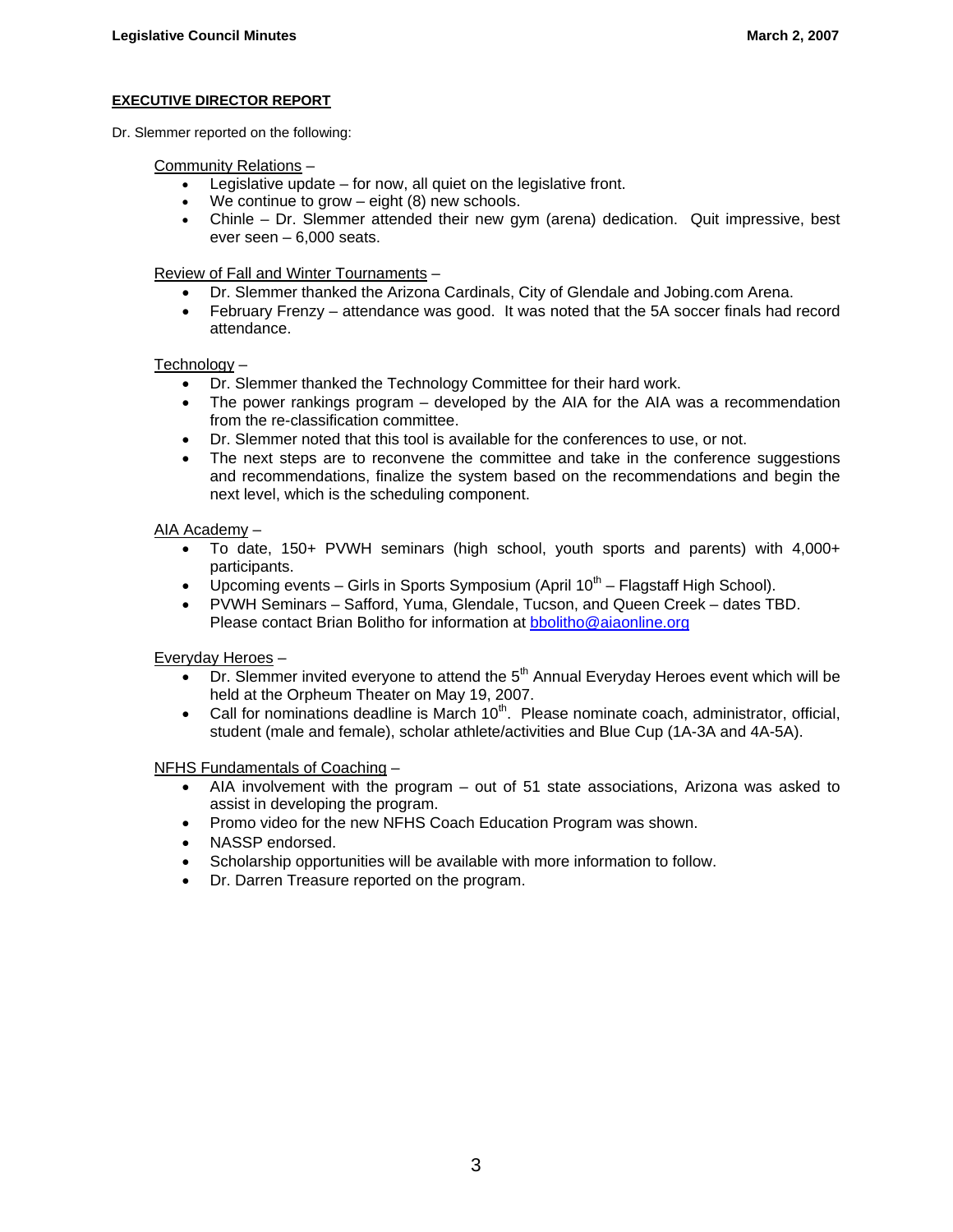MOTION WAS MADE BY SHEILA BAIZE AND SECONDED BY PAT WITTER TO DISPENSE WITH THE FORMALITY OF VOTING ON CALLS FOR THE QUESTION DURING THE COURSE OF THE MARCH 2, 2007 LEGISLATIVE COUNCIL MEETING – APPROVED BY A UNANIMOUS VOTE. **MOTION CARRIED (Votes Cast: Yes-37; No-0; Abstain-0)** 

## ######################################################################

## **RESPONSIBILITY OF SCHOOL ADMINISTRATORS**

AIA EXECUTIVE BOARD – PROPOSED AMENDMENT Amend AIA Bylaws: Article 2 Membership, Section 2.6 Responsibility of School Administrators, Paragraph 2.6.2 (Page 5)

#### *(Insert New Text)*

## **ARTICLE 2 – MEMBERSHIP**

## **2.6 RESPONSIBILITY OF SCHOOL ADMINISTRATORS**

2.6.2.3 Conduct of Participants - The responsibility for the conduct of the coaches, players and spectators at any athletic or nonathletic contest shall lie with the administrators of the schools whose teams are participating in the contest. **This responsibility includes ensuring conduct by the coaches, players and spectators which adheres at all times to the principles and spirit of good sportsmanship.**

MOTION WAS MADE BY WILLIS HAWS AND SECONDED BY SALLY DOYLE TO ADOPT THE PROPOSAL AS PRESENTED. **MOTION CARRIED (Votes Cast: Yes-33; No-4; Abstain-0)** 

## ######################################################################

## **COMMITTEES OF THE AIA EXECUTIVE BOARD**

#### AIA EXECUTIVE BOARD – PROPOSED AMENDMENT

Amend AIA Bylaws: Article 6 Executive Board, Section 6.6 Committees of the AIA Executive Board, Paragraph 6.6.1 (Page 15)

#### *(Delete as Indicated and Insert New Text)*

#### **ARTICLE 6 – EXECUTIVE BOARD**

## **6.6 COMMITTEES OF THE AIA EXECUTIVE BOARD**

 6.6.1 Standing Committees - **Two S**tanding committees shall be appointed for the purpose of addressing and resolving issues pertaining to officials**, and** girls' equity in sports**, and ethics/sportsmanship.**

MOTION WAS MADE BY PAUL BARANOWSKI AND SECONDED BY CINDY RILEY TO ADOPT THE PROPOSAL AS PRESENTED. **MOTION CARRIED (Votes Cast: Yes-36; No-0; Abstain-1)**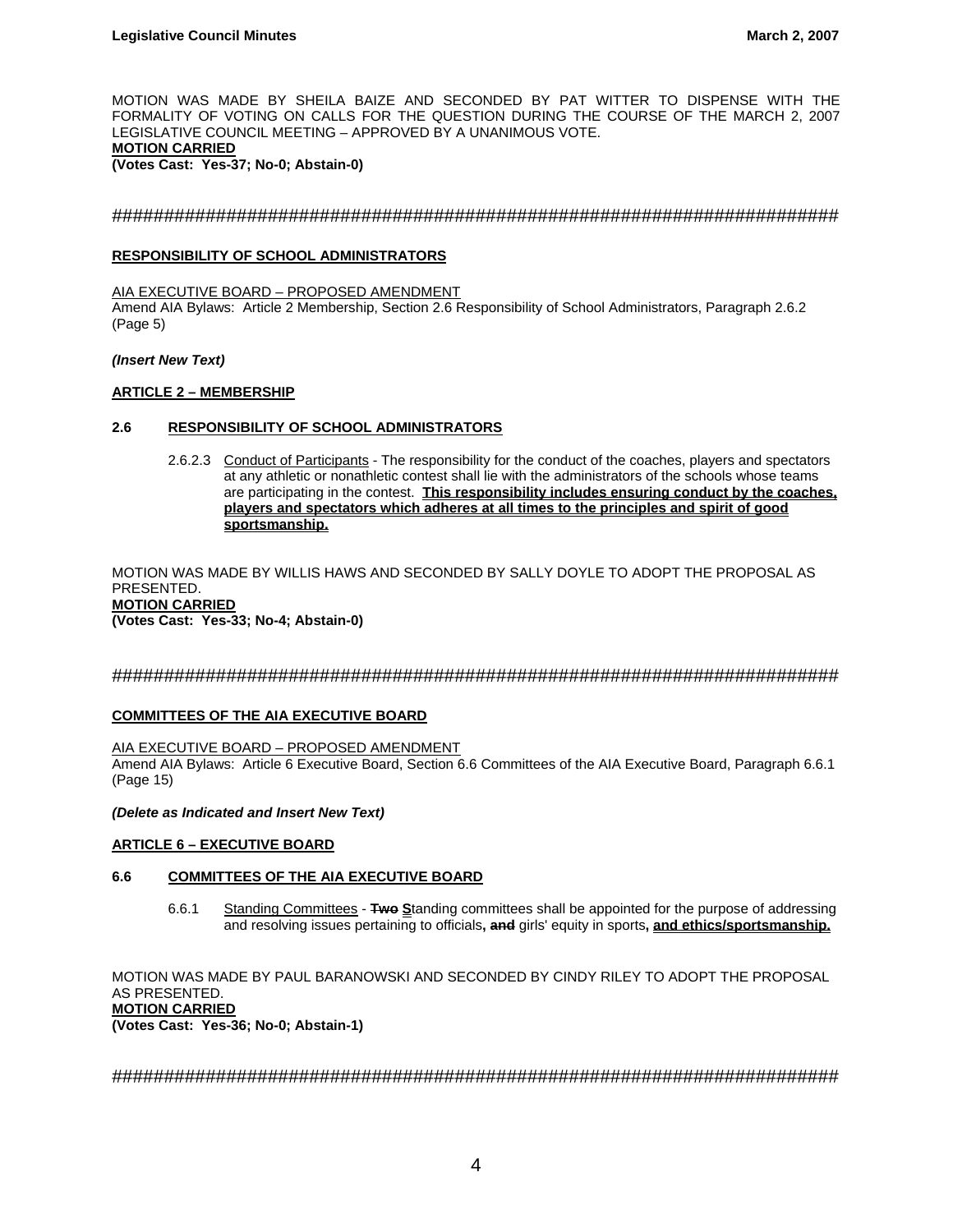## **CONFERENCE CLASSIFICATION PLAN**

## AIA EXECUTIVE BOARD – PROPOSED AMENDMENT

Amend AIA Bylaws: Article 8 Classification of Member High Schools, Section 8.1 Conference Classification Plan, Paragraph 8.1.6 (Page 18)

*(Insert New Text)* 

## **ARTICLE 8 – CLASSIFICATION OF MEMBER HIGH SCHOOLS**

## **8.1 CONFERENCE CLASSIFICATION PLAN**

 **8.1.6 Classification of Schools – INITIAL PLACEMENT**

1A thru 3A Conferences – In calculating the number of schools under 1,200 that will be apportioned between the 1A, 2A and 3A conferences, those schools with an enrollment count on October 1st of less than 80 students will be excluded from the count. The remaining schools under 1,200 will be divided into thirds and apportioned between the three conferences per the below:

- **8.1.6.1 1A Conference The first (smallest enrollment) one third (1/3) of schools with student enrollment of 1,200 or less** (plus those schools with student enrollments of 80 or less).
- **8.1.6.2 2A Conference The next largest (in enrollment) one third (1/3) of schools with student enrollment of 1,200 or less** (excluding those schools with student enrollments of 80 or less).
- **8.1.6.3 3A Conference The largest (in enrollment) one third (1/3) of schools with student enrollment of 1,200 or less** (excluding those schools with student enrollments of 80 or less).

MOTION WAS MADE BY KIM OWENS AND SECONDED BY MIKE STERKOWITZ TO ADOPT THE PROPOSAL AS PRESENTED. **MOTION CARRIED (Votes Cast: Yes-36; No-0; Abstain-1)**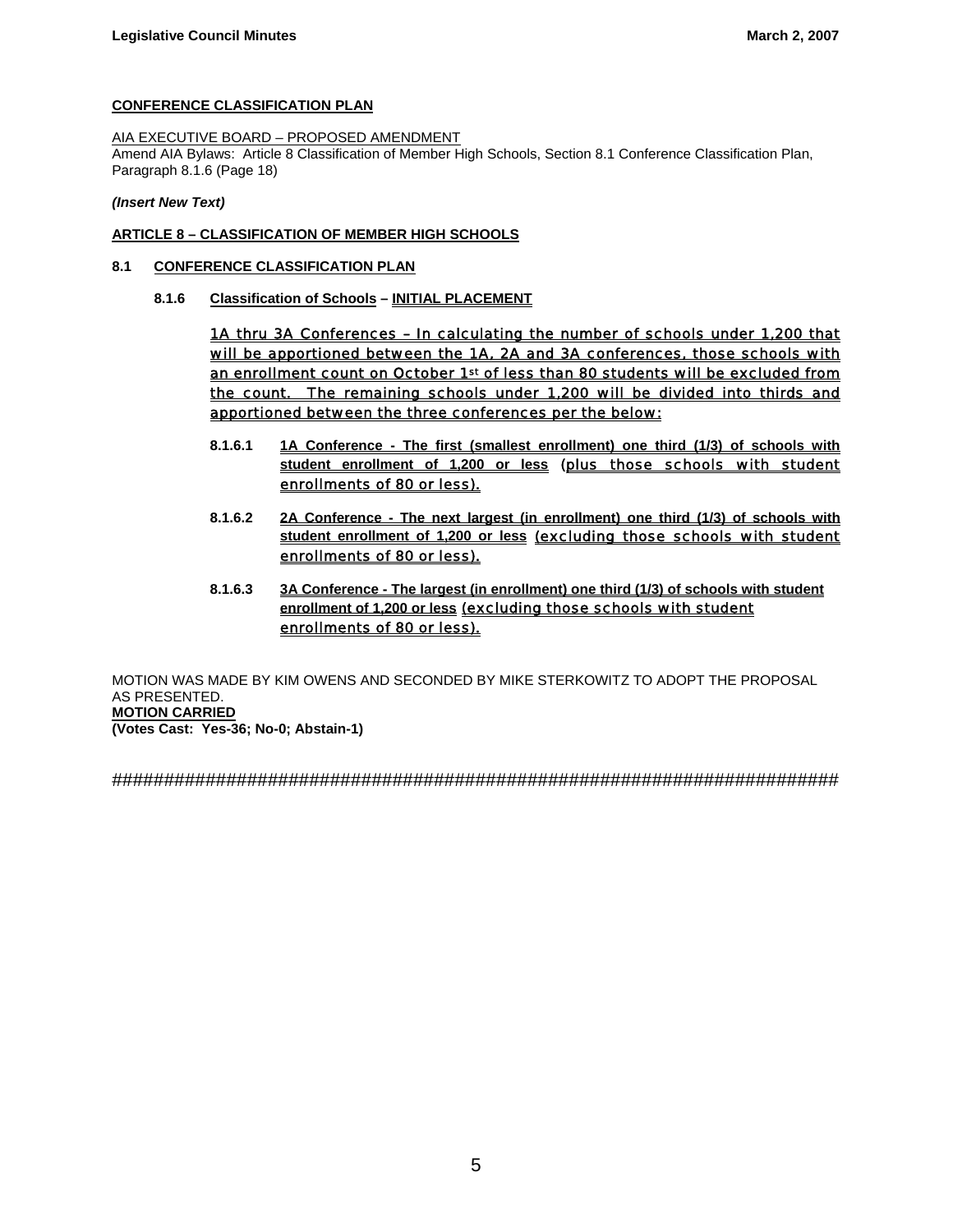## **REPORTING RESULTS**

4A WELLS FARGO #1 REGION – PROPOSED AMENDMENT Amend AIA Bylaws: Article 11 Scheduling of Contests and Schedule Contracts, Section 11.5 Reporting Results (Page 28)

*(Delete as Indicated and Insert New Text)* 

#### **ARTICLE 11 – SCHEDULING OF CONTESTS AND SCHEDULE CONTRACTS**

**11.5 REPORTING RESULTS -** When a conference utilizes power ratings as part of the criteria for seeding AIA state tournaments, it shall be the responsibility of the HOME TEAM athletic administrator or assistant to report the regular season and region game results through the administrative options available at www.aiaonline.org within 72 hours from the scheduled start time of a contest. In the case of an invitational tournament or regional tournament, it shall be the responsibility of the HOST SCHOOL to report via e-mail all tournament results within 72 hours of the tournament concluding. If regular season, region games or tournament results are not reported within 72 hours, a reminder e-mail will be sent to the school **as will be done as each subsequent level is reached**. Failure to report an accurate result will cause the following

**progressive** sanction(s) process per sport **for each individual incident and in the time stated:**<br>1<sup>st</sup> **Offense <u>Level</u>-Cautionary Letter (after 120 hour period)<br>2<sup>nd</sup> Offense Level-Cadvisement to that program (personal** Cautionary Letter (after 120 hour period) Advisement to that program (personal contact to school Athletic Director **after 144 hour period)** 3rd **Offense Level**– Warning to that program **(after 168 hour period)** 4th **Offense Level**– Probation to that program **(after 192 hour period)**

MOTION WAS MADE BY TERRY NODLINSKI AND SECONDED BY KIM OWENS TO AMEND THE PROPOSAL **AS FOLLOWS:** 

**11.5 REPORTING RESULTS - When a conference utilizes power ratings as part of the criteria for seeding AIA state tournaments, It** shall be the responsibility of the HOME TEAM athletic administrator or assistant to report the regular season **and region** game results through the administrative options available at www.aiaonline.org within 72 hours from the scheduled start time of a contest. In the case of **an invitational tournament o**r **a** regional tournament, it shall be the responsibility of the HOST SCHOOL to report via email all tournament results within **72 24** hours of the tournament concluding. If regular season, region games or tournament results are not reported within **72 hours the required time**, a reminder e-mail will be sent to the school **as will be done as each subsequent level is reached**. Failure to report an accurate result will cause the following **progressive** sanction(s) process per sport **for each individual incident and in the time stated**:

1<sup>st</sup> Offense Level– Cautionary Letter (after 120 hour period)<br>2<sup>nd</sup> Offense Level– Advisement to that program (personal co Advisement to that program (**personal contact to school Athletic Director after 144 hour period)** 3rd **Offense Level**– Warning to that program **(after 168 hour period)** 4th **Offense Level**– Probation to that program **(after 192 hour period)**

**MOTION CARRIED (Votes Cast: Yes-37; No-0; Abstain-0)** 

MOTION WAS MADE BY DEREK FAHLESON AND SECONDED BY MIKE CRYMBLE TO ADOPT THE PROPOSAL AS AMENDED. **MOTION CARRIED (Votes Cast: Yes-37; No-0; Abstain-0)**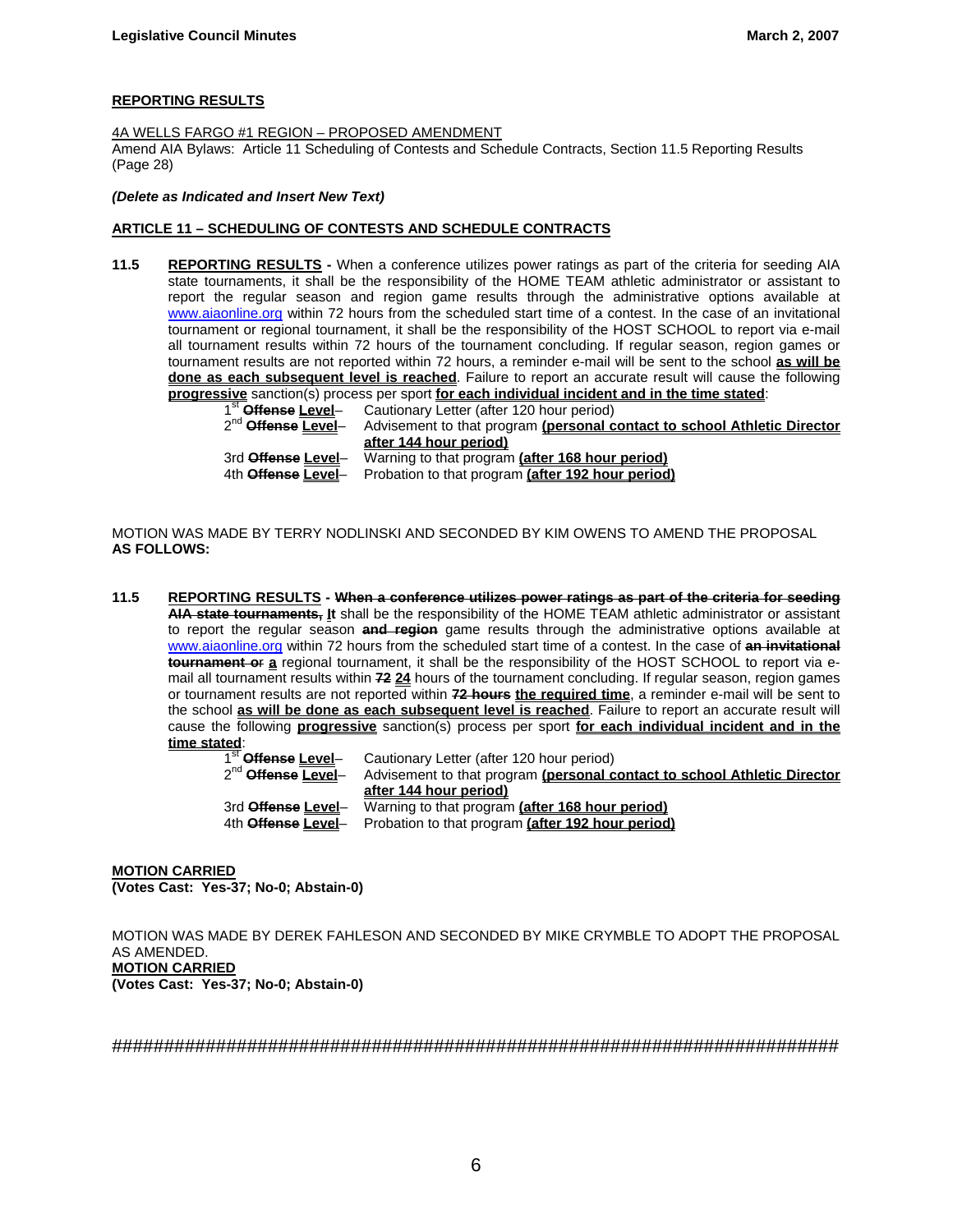#### **AWARDS, MEDALS AND TROPHIES**

3A CONFERENCE – PROPOSED AMENDMENT Amend AIA Bylaws: Article 13 Awards, Section 13.1 Awards, Medals and Trophies, Paragraph 13.1.1 (Page 30)

#### *(Insert New Text)*

#### **ARTICLE 13 – AWARDS**

#### 13.1 **AWARDS, MEDALS AND TROPHIES**

13.1.1.2.1 Players, student managers, head and assistant coaches of baseball, basketball, football, soccer, softball and volleyball teams will receive a Certificate of Excellence **and a medal**.

MOTION WAS MADE BY DON PETRANOVICH AND SECONDED BY WILLIS HAWS TO ADOPT THE PROPOSAL AS PRESENTED. **MOTION FAILED (Votes Cast: Yes-21; No-15; Abstain-1)**

## ######################################################################

#### **NONSCHOOL PARTICIPATION (EXCEPTION)**

AIA EXECUTIVE BOARD – PROPOSED AMENDMENT Amend AIA Bylaws: Article 14 General Provisions, Section 14.4 Nonschool Participation, Paragraph 14.4.1(Page 33)

#### *(Insert New Text)*

#### **ARTICLE 14 – GENERAL PROVISIONS**

#### **14.4 NONSCHOOL PARTICIPATION**

 14.4.1 A student who is a member of a school team shall not practice or compete with any other group, club, organization, association, etc., in that sport during the interscholastic season of competition. This rule applies to team sports only, which are football, baseball, basketball, volleyball, soccer, softball, track relay and swimming relay teams. For purposes of this rule, the interscholastic season of competition shall begin with the first regularly scheduled game and conclude with that particular team's final game. Any student violating the above rule shall forfeit his/her eligibility for a minimum of the balance of the season for that sport or up to a maximum of one calendar year.

*DETERMINATION: An individual student may take private lessons anytime except during the school day or during school practice sessions. Schools shall not pay for, arrange or in any way provide these individual private lessons. Individual private lessons shall not be used to circumvent or evade the nonschool participation rule and any such use of private lessons will be considered a violation of the nonschool participation rule. (Ex. Bd. 2/18/03)* 

#### *DETERMINATION:*

- *Q: May a student athlete practice or compete for any non-AIA team after the schools first regularly scheduled high school game and retain that year's high school eligibility?*
- *A: No. The player has participated with a non-AIA team after the first scheduled high school game, so that player has forfeited that year's eligibility. (Ex. Bd. 2/17/04)*
- 14.4.1.1 EXCEPTION: Athletes are permitted to tryout for and compete with the U. S. Soccer Federation **national team training camps and/or matches, as well as training camps or matches as a roster player in the Olympic Development Program state, regional, and/or national team. and the Olympic Development Program.**

MOTION WAS MADE BY SHEILA BAIZE AND SECONDED BY SALLY DOYLE TO ADOPT THE PROPOSAL AS PRESENTED. **MOTION CARRIED** 

**(Votes Cast: Yes-33; No-4; Abstain-0)**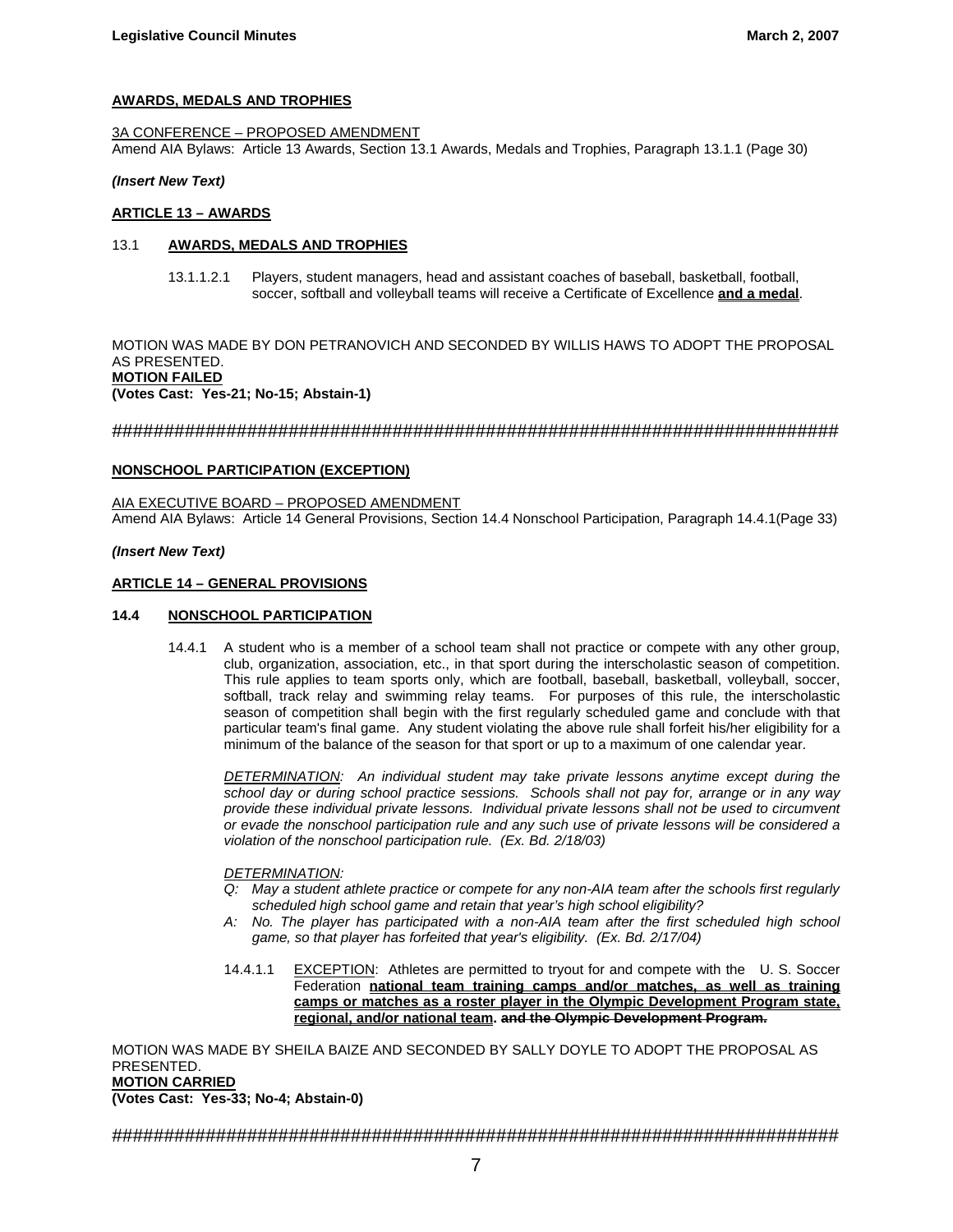## **EXECUTIVE BOARD INVESTIGATION AND DETERMINATION OF VIOLATION - NEW**

#### AIA EXECUTIVE BOARD – PROPOSED AMENDMENT

Amend AIA Bylaws: Article 16 Penalties and Appeals, Section 16.6 **(New)** Executive Board Investigation and Determination of Violation (Page 56)

*(Insert New Text)* 

#### **ARTICLE 16 - PENALTIES AND APPEALS**

#### **Add new section:**

## **16.6 EXECUTIVE BOARD INVESTIGATION AND DETERMINATION OF VIOLATION:**

- **16.6.1 At its discretion, if the Executive Board determines that circumstances warrant, the Executive Board may conduct its own investigation and any related proceedings it determines to be appropriate, in order to make a determination whether a member school has committed a violation of the constitution or bylaws. If, based on its investigation and any related proceedings, the Executive Board determines that a violation has occurred, it shall promptly notify the member school in writing.**
- **16.6.2 The member school shall have ten (10) days from the date of the Executive Board's written notification of violation to make a written request for an appeal. The school's written request for an appeal shall describe in detail the basis for the appeal and reason(s) why the determination of the Executive Board should be reconsidered.**
- **16.6.3** Appeal procedures in each case shall be as determined by the Executive Board. **general guideline the Executive Board appeal procedures shall be consistent with the relevant sections set out in bylaw 16.5 UNREPORTED VIOLATION: DUE PROCESS PROCEDURE. After considering the appeal, the decision of the Executive Board as to whether a violation has been committed shall be final and the member school shall be promptly notified in writing. If a violation is found, the member school shall then promptly notify the Executive Board of the corrective action taken by the member school regarding the violation. The procedures in bylaws 16.5.4 and 16.5.5 shall then apply.**
- **16.6.4 If the member school does not appeal, it shall promptly notify the Executive Board of the corrective action taken by the member school regarding the violation. The process set out in 16.5.5 and its subsections shall then apply.**
- **16.6.5 If a member school is found to have committed a violation as a result of the process set out under this bylaw (16.6), in addition to any sanction otherwise authorized by the bylaws, in the discretion of the Executive Board, the member school may be assessed the costs of the Executive Board's investigation and any related proceedings. If so assessed, the member school shall promptly pay the assessment or face further sanction by the Executive Board, including loss of its membership.**

MOTION WAS MADE BY DON PETRANOVICH AND SECONDED BY DOUG MEYER TO ADOPT THE PROPOSAL AS PRESENTED. **MOTION FAILED** 

**(Votes Cast: Yes-23; No-13; Abstain-1)**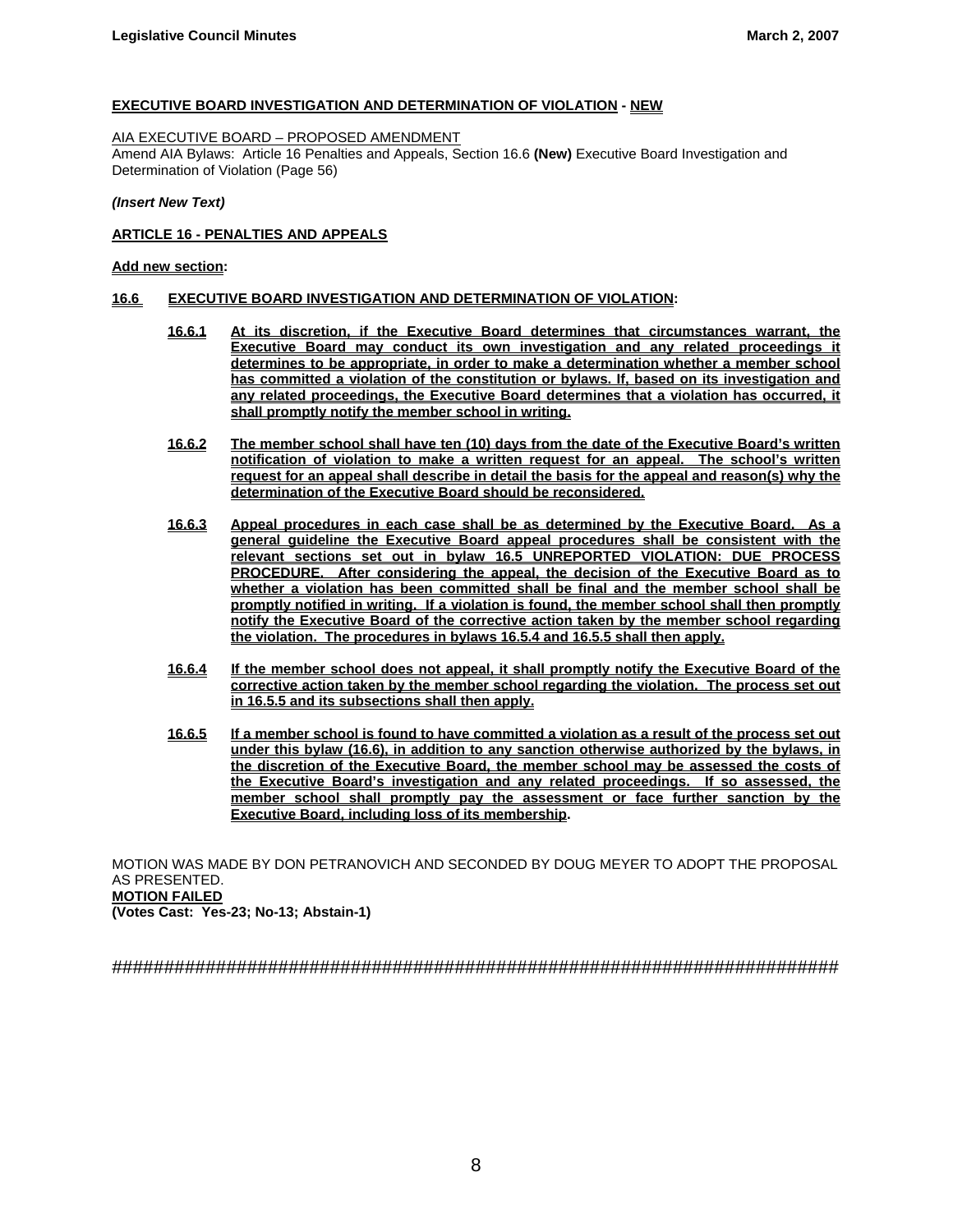## **FEES / SCHOOLS – OFFICIAL'S RESPONSIBILITY**

#### AIA EXECUTIVE BOARD – PROPOSED AMENDMENT

Amend AIA Bylaws: Article 18 Officials, Section 18.3 Fees / Schools – Official's Responsibility, Paragraph 31.1.4 (Page 63)

#### *(Delete as Indicated and Insert New Text)*

## **ARTICLE 18 - OFFICIALS**

## **18.3 FEES / SCHOOLS - OFFICIAL'S RESPONSIBILITY**

18.3.4 Regular season contest and tournament fees shall be paid as set forth in this Article.

| <b>FEE SCHEDULE FOR OFFICIALS</b>                                                 | <b>REGULAR SEASON</b><br>2007-2008 |                                                                |
|-----------------------------------------------------------------------------------|------------------------------------|----------------------------------------------------------------|
|                                                                                   | VARSITY                            | <b>JV &amp; FROSH</b>                                          |
| Baseball (1)                                                                      | \$48                               | \$<br>35                                                       |
| Basketball (2 person)                                                             | 50                                 | 35                                                             |
| Basketball (3 person)                                                             | 40                                 |                                                                |
| Football                                                                          | 55                                 | 35                                                             |
| Soccer<br>(2)                                                                     | 40                                 | 35                                                             |
| Softball                                                                          | 40                                 | 35                                                             |
| Track (Starter)                                                                   | 40                                 | 35                                                             |
| Track (Referee)                                                                   | 40                                 | 35                                                             |
| Track (Clerk)                                                                     | 40                                 | 35                                                             |
| Volleyball (3)                                                                    |                                    | $\frac{35}{40}$ 3/5 rally scoring $-$ \$32 - 2/3 rally scoring |
| Volleyball (3)                                                                    |                                    |                                                                |
| Wrestling (4)                                                                     | 48                                 | $\frac{30}{35}$                                                |
| Volleyball/Softball/Baseball/Basketball/Soccer                                    |                                    |                                                                |
| Solo Assignment: 1 1/2 TIMES THE REGULAR FEE WHEN OFFICIATING<br>THE CONTEST SOLO |                                    |                                                                |

## OFFICIALS SHALL RECEIVE ONE FEE PER CONTEST

## OFFICIALS SHALL RECEIVE ONE FEE FOR COMPLETING A SUSPENDED CONTEST

(3) Volleyball - Two AIA officials assigned to the tournament, but not calling the game, shall be line judges and shall be paid \$12.50 **\$15.00** per match for regionals, and \$15.00 **JV/FR fee** for state championship **tournament.**

MOTION WAS MADE BY TERRY NODLINSKI AND SECONDED BY MIKE STERKOWITZ TO ADOPT THE PROPOSAL AS PRESENTED. **MOTION CARRIED (Votes Cast: Yes-34; No-2; Abstain-1)**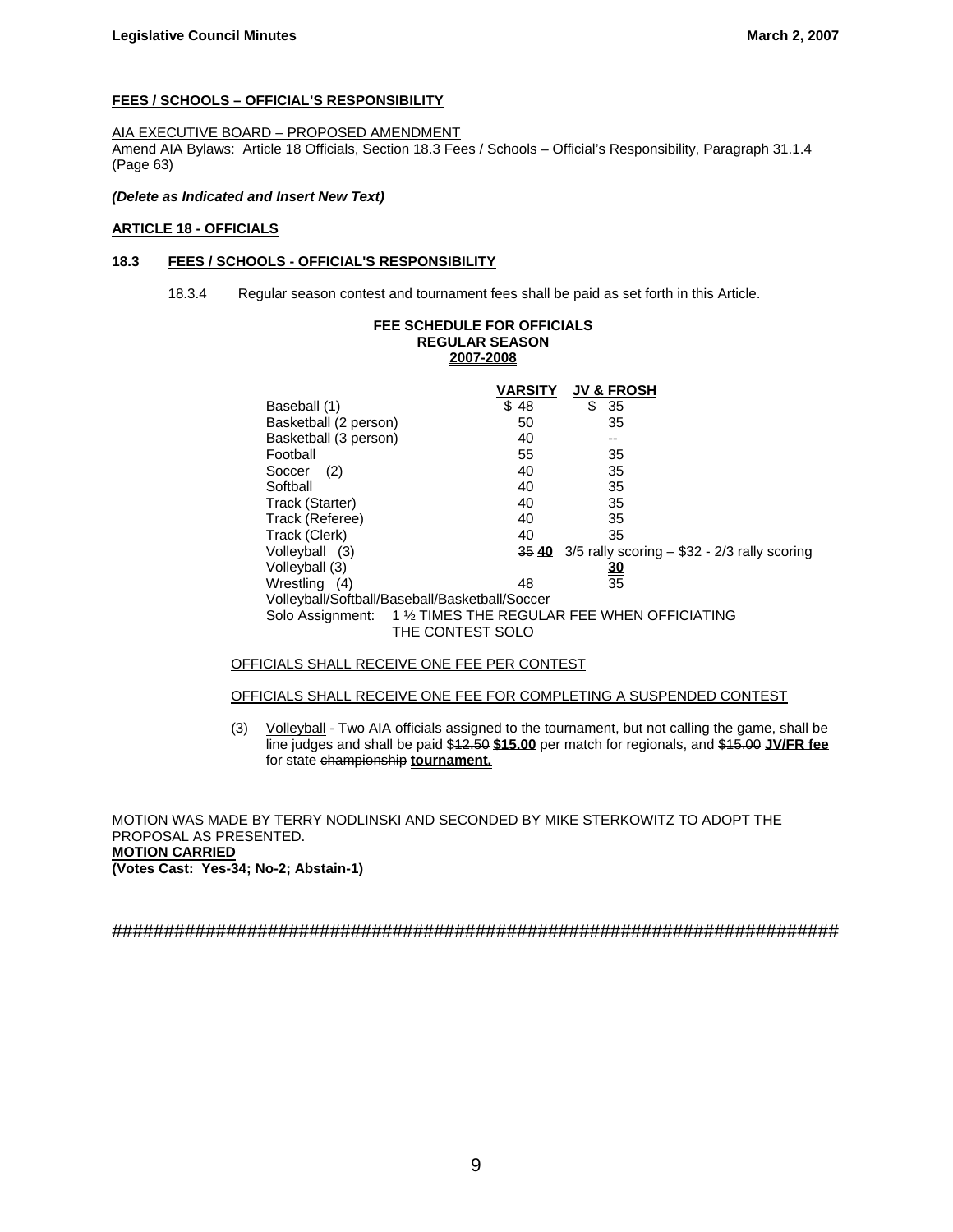## **TOURNAMENTS – REGION / STATE - BASEBALL**

AIA EXECUTIVE BOARD – PROPOSED AMENDMENT Amend AIA Bylaws: Article 20 Baseball, Section 20.11 Tournaments – Region / State, Paragraph 20.11.2 (Page 76)

#### *(Delete as Indicated and Insert New Text)*

#### **ARTICLE 20 – BASEBALL**

## **20.11 TOURNAMENTS – REGION / STATE**

 20.11.2.3 Single **or double** elimination tournaments **shall may** be used to determine each championship **as determined by each conference the Executive Board.**

MOTION WAS MADE BY KIM OWENS AND SECONDED BY ANNETTE AUXIER TO ADOPT THE PROPOSAL AS PRESENTED. **MOTION CARRIED (Votes Cast: Yes-31; No-6; Abstain-0)**

######################################################################

#### **NUMBER OF GAMES IN SEASON - FOOTBALL**

1A CONFERENCE – PROPOSED AMENDMENT Amend AIA Bylaws: Article 23 Football, Section 23.5 Number of Games in Season, Paragraph 23.5.3 (Page 85)

#### *(Delete as Indicated and Insert New Text)*

#### **ARTICLE 23 – FOOTBALL**

## **23.5 NUMBER OF GAMES IN SEASON**

 23.5.3.1 EXCEPTION: 1A Conference **players shall participate in no more than 13 schools, because of their limited enrollment, may permit a player to participate in an unlimited number of** football games per season, excluding qualifying and state tournaments.

MOTION WAS MADE BY MIKE STERKOWITZ AND SECONDED BY RICK HONSINGER TO ADOPT THE PROPOSAL AS PRESENTED. **MOTION CARRIED (Votes Cast: Yes-27; No-6; Abstain-4)**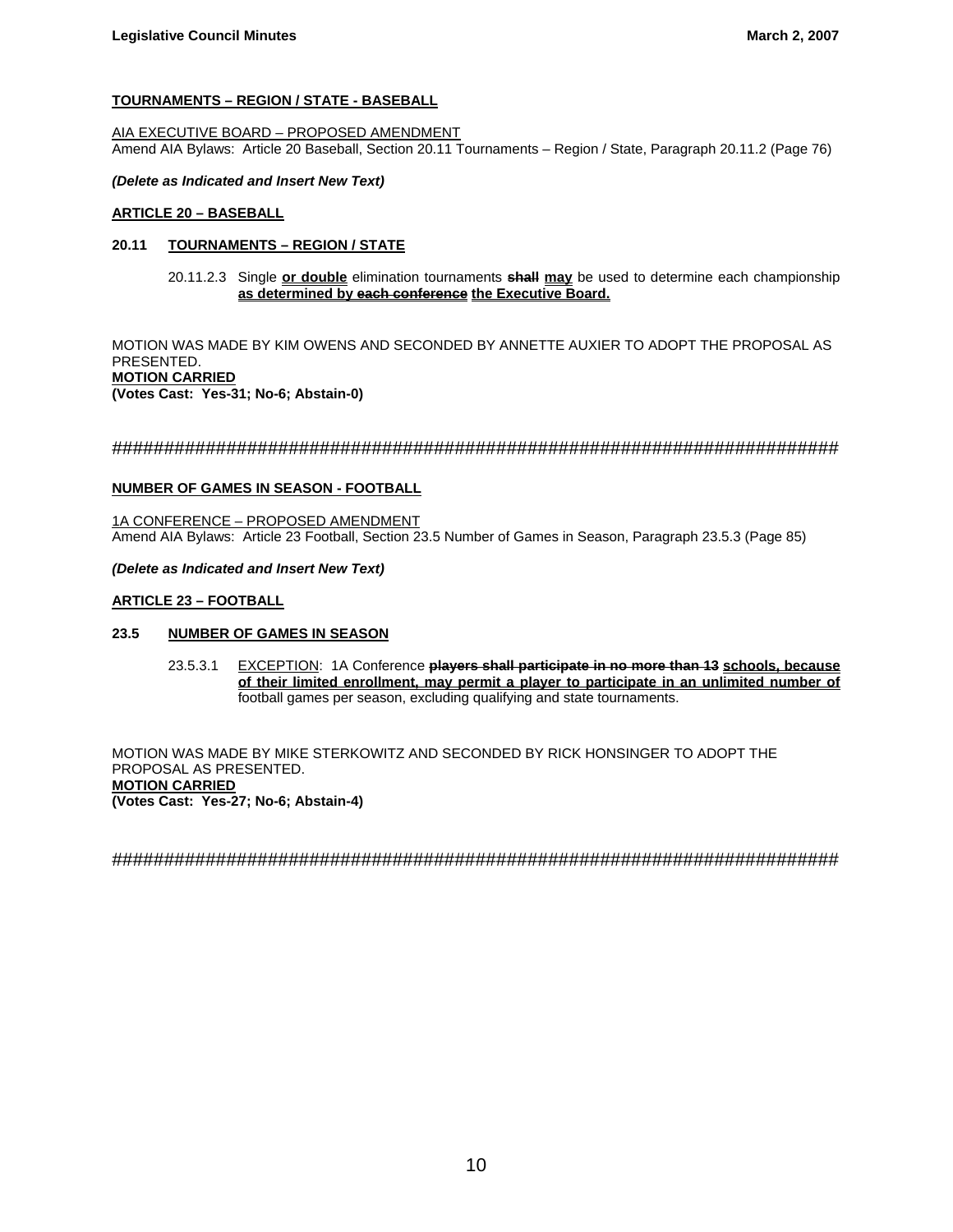## **TOURNAMENTS – REGION / STATE - GOLF**

5A CONFERENCE – PROPOSED AMENDMENT Amend AIA Bylaws: Article 24 Golf, Section 24.9 Tournaments – Region / State, Paragraph 24.9.2 (Page 92)

#### *(Delete as Indicated and Insert New Text)*

#### **ARTICLE 24 – GOLF**

## **24.9 TOURNAMENTS – REGION / STATE**

 24.9.2.8.2 EXCEPTION: 4A**/5A** Conference – Any activity that would be construed as coaching shall be confined while the player is between nines.

## **24.9.2.8.3 EXCEPTION: 5A Conference – Coaching will be permitted as per USGA Rules of Golf, Rule 8. Each 5A team may have one designated coach per match / tournament. Coaches may not be on the greens or in the bunkers.**

MOTION WAS MADE BY JOHN PIERCE AND SECONDED BY DAN NERO TO ADOPT THE PROPOSAL AS PRESENTED. **MOTION CARRIED (Votes Cast: Yes-37; No-0; Abstain-0)**

## ######################################################################

## **TOURNAMENTS – REGION / STATE - SOFTBALL**

AIA EXECUTIVE BOARD – PROPOSED AMENDMENT Amend AIA Bylaws: Article 26 Softball, Section 26.10 Tournaments – Region / State, Paragraph 26.10.2 (Page 101)

#### *(Delete as Indicated and Insert New Text)*

#### **ARTICLE 26 – SOFTBALL**

## **26.10 TOURNAMENTS – REGION / STATE**

26.10.2.3 All state tournaments **shall may** be single **or double** elimination **as determined by each conference the Executive Board.**

MOTION WAS MADE BY MIKE STERKOWITZ AND SECONDED BY DON PETRANOVICH TO ADOPT THE PROPOSAL AS PRESENTED. **MOTION CARRIED (Votes Cast: Yes-30; No-7; Abstain-0)**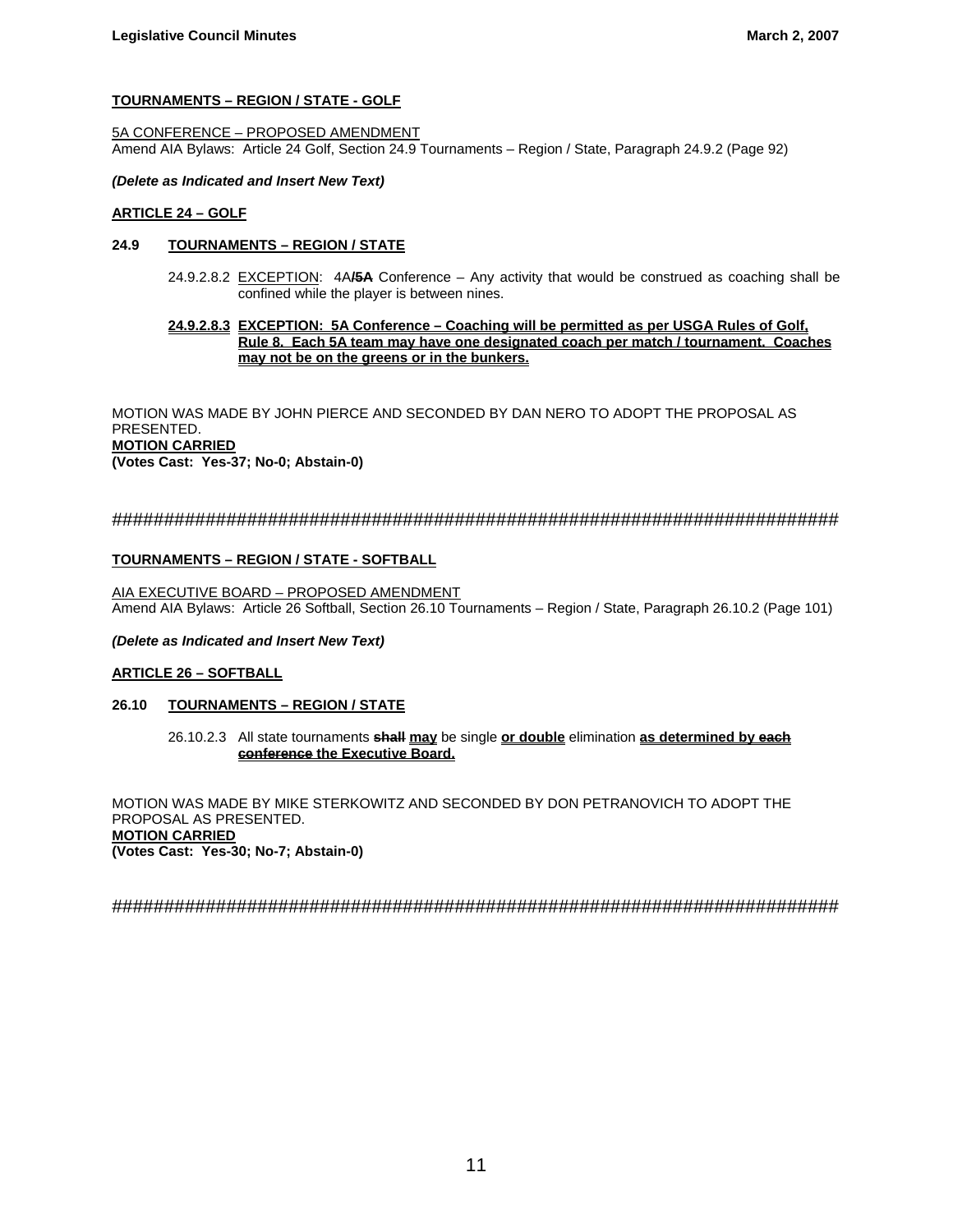## **TOURNAMENTS – REGION / STATE - SWIMMING**

## 5A CONFERENCE – PROPOSED AMENDMENT

Amend AIA Bylaws: Article 27 Swimming, Section 27.8 Tournaments – Region / State, Paragraph 27.8.2 (Page 104)

#### *(Delete as Indicated and Insert New Text)*

## **ARTICLE 27 – SWIMMING**

## **27.8 TOURNAMENTS – REGION / STATE**

 27.8.2.2 There shall be **two four** Boys State Swimming Tournaments and **two four** Girls State Swimming Tournaments which shall consist of the preliminaries and finals:

#### **4A 4A Division I - 4A Division II 5A 5A Division I - 5A Division II**

MOTION WAS MADE BY MIKE STERKOWITZ AND SECONDED BY BOB YORDANI TO ADOPT THE PROPOSAL AS PRESENTED. **MOTION CARRIED (Votes Cast: Yes-37; No-0; Abstain-0)**

## ######################################################################

## **TOURNAMENTS – REGION / STATE - SWIMMING**

5A CONFERENCE – PROPOSED AMENDMENT Amend AIA Bylaws: Article 27 Swimming, Section 27.8 Tournaments – Region / State, Paragraph 27.8.2 (Page 104)

## *(Delete as Indicated and Insert New Text)*

## **ARTICLE 27 – SWIMMING**

## **27.8 TOURNAMENTS – REGION / STATE**

27.8.2.6 Boys/Girls Participants

5A **Division I and 5A Division II** Region Champion--plus the top **17 18** times swim on second day of Region except Event Number Five (one meter dive), where top seven will advance.

MOTION WAS MADE BY PAUL BARANOWSKI AND SECONDED BY BOB YORDANI TO ADOPT THE PROPOSAL AS PRESENTED. **MOTION CARRIED** 

**(Votes Cast: Yes-37; No-0; Abstain-0)**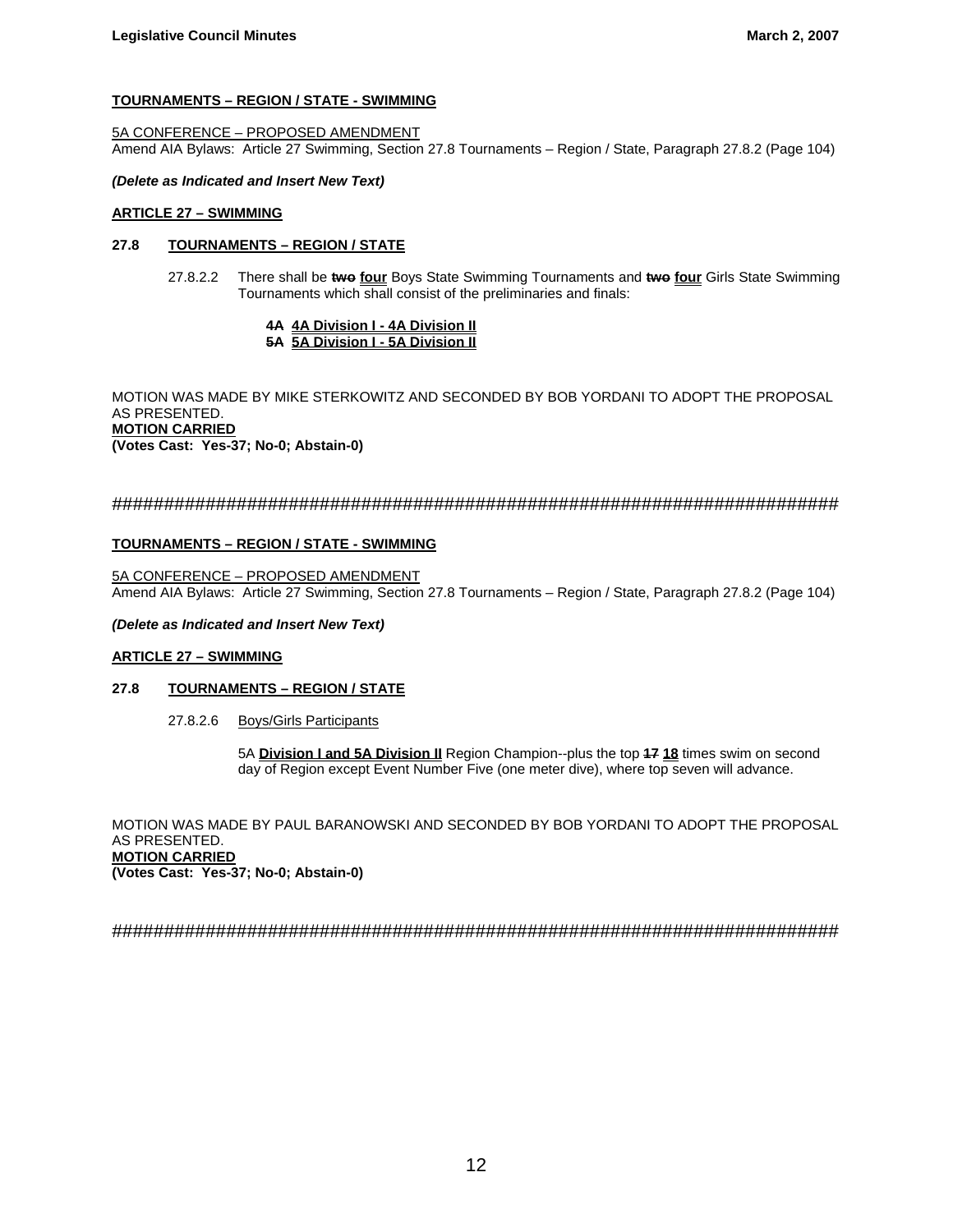## **TOURNAMENTS – REGION / STATE - SWIMMING**

## 5A CONFERENCE – PROPOSED AMENDMENT

Amend AIA Bylaws: Article 27 Swimming, Section 27.8 Tournaments – Region / State, Paragraph 27.8.2 (Page 104)

#### **(Delete as Indicated and Insert New Text)**

#### **ARTICLE 27 - SWIMMING**

## **27.8 TOURNAMENTS – REGION / STATE**

 27.8.2.8.5 When a combined **4A and 5A 4A Division I and 4A Division II or 5A Division I and 5A Division II** tournament is held at the same facility, the Tournament Director will have the discretion to adjust the scheduled tournament times to facilitate the tournament's needs for that year.

MOTION WAS MADE BY BOB YORDANI AND SECONDED BY ART WAGNER TO ADOPT THE PROPOSAL AS PRESENTED. **MOTION CARRIED (Votes Cast: Yes-37; No-0; Abstain-0)**

## ######################################################################

#### **TOURNAMENTS – REGION / STATE - SWIMMING**

5A CONFERENCE – PROPOSED AMENDMENT Amend AIA Bylaws: Article 27 Swimming, Section 27.8 Tournaments – Region / State, Paragraph 27.8.3 (Page 104)

#### *(Delete Text)*

## **ARTICLE 27 - SWIMMING**

## **27.8 TOURNAMENTS – REGION / STATE**

 27.8.3.3 Medals will be given to first, second, third and fourth places in all events. **; fifth, sixth, seventh and eighth places shall receive certificates.**

MOTION WAS MADE BY BOB YORDANI AND SECONDED BY PAUL BARANOWSKI TO ADOPT THE PROPOSAL AS PRESENTED. **MOTION CARRIED (Votes Cast: Yes-31; No-6; Abstain-0)**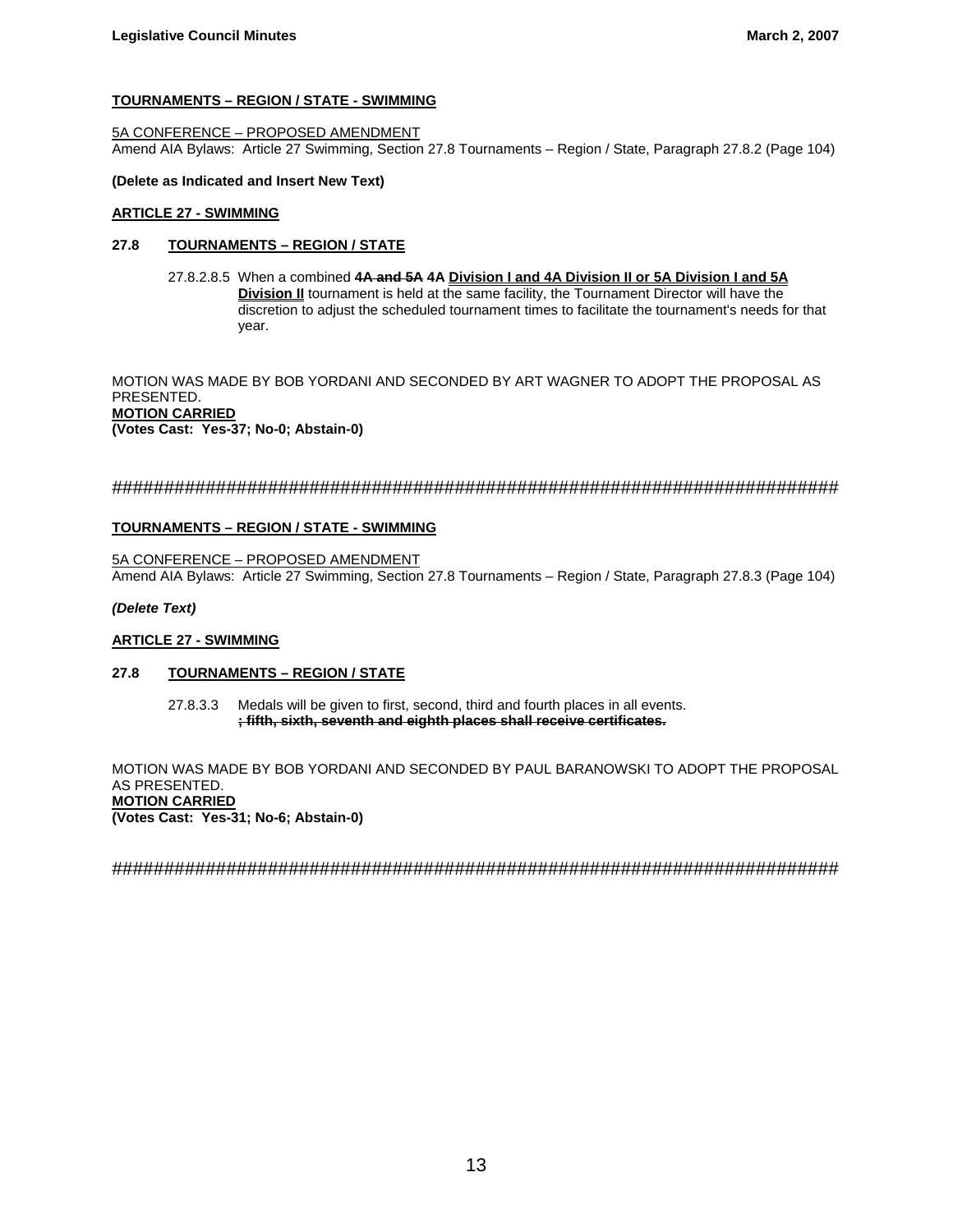#### **SEASON OF SPORT - VOLLEYBALL**

3A CONFERENCE – PROPOSED AMENDMENT Amend AIA Bylaws: Article 30 Volleyball, Section 30.2 Season of Sport, Paragraph 30.2.3 (Page 114)

#### *(Insert New Text)*

## **ARTICLE 30 – VOLLEYBALL**

#### **30.2 SEASON OF SPORT**

| 30.2.3 | <b>Fall Season</b><br>(Boys/Girls) | Practice<br>Competition<br>Championship               | no sooner than the<br>no sooner than the<br>to be concluded by the | 6th week<br>9th week<br>23rd week                                          |
|--------|------------------------------------|-------------------------------------------------------|--------------------------------------------------------------------|----------------------------------------------------------------------------|
|        | 1A/2A/3A                           | <b>Practice</b><br><b>Competition</b><br>Championship | no sooner than the<br>no sooner than the<br>to be concluded by the | 5 <sup>th</sup><br>week<br>$\overline{h}$<br>week<br>$23^{\text{rd}}$ week |
|        | <b>Winter Season</b><br>(Boys)     | Practice<br>Competition<br>Championship               | no sooner than the<br>no sooner than the<br>to be concluded by the | 18th week<br>21st week<br>34th week                                        |
|        | Spring Season<br>(Boys)            | Practice<br>Competition<br>Championship               | no sooner than the<br>no sooner than the<br>to be concluded by the | 32nd week<br>35th week<br>45th week                                        |

#### MOTION WAS MADE BY WILLIS HAWS AND SECONDED BY FLOYD HAVEN TO ADOPT THE PROPOSAL AS PRESENTED. **MOTION CARRIED (Votes Cast: Yes-36; No-1; Abstain-0)**

######################################################################

#### **PRESEASON INTERSCHOOL VARSITY SCRIMMAGE - VOLLEYBALL**

#### 4A CONFERENCE – PROPOSED AMENDMENT

Amend AIA Bylaws: Article 30 Volleyball, Section 30.3 Preseason Interschool Varsity Scrimmage, Paragraph 30.3.2 (Page 115)

#### *(Delete Text)*

#### **ARTICLE 30 – VOLLEYBALL**

#### **30.3 PRESEASON INTERSCHOOL VARSITY SCRIMMAGE**

- 30.3.1 **1A/2A/3A/5A Conference -** One preseason interschool varsity scrimmage may be played with the following guidelines:
	- 30.3.1.1 No advertisement.
	- 30.3.1.2 No official score kept.
	- 30.3.1.3 Uniforms may not be worn.
	- 30.3.1.4 AIA officials may be used.
	- 30.3.1.5 Scrimmage shall be open to the public with no admission charge.
	- 30.3.1.6 Unlimited substitutions.
	- 30.3.1.7 Coaching permitted during play (unlimited time-outs).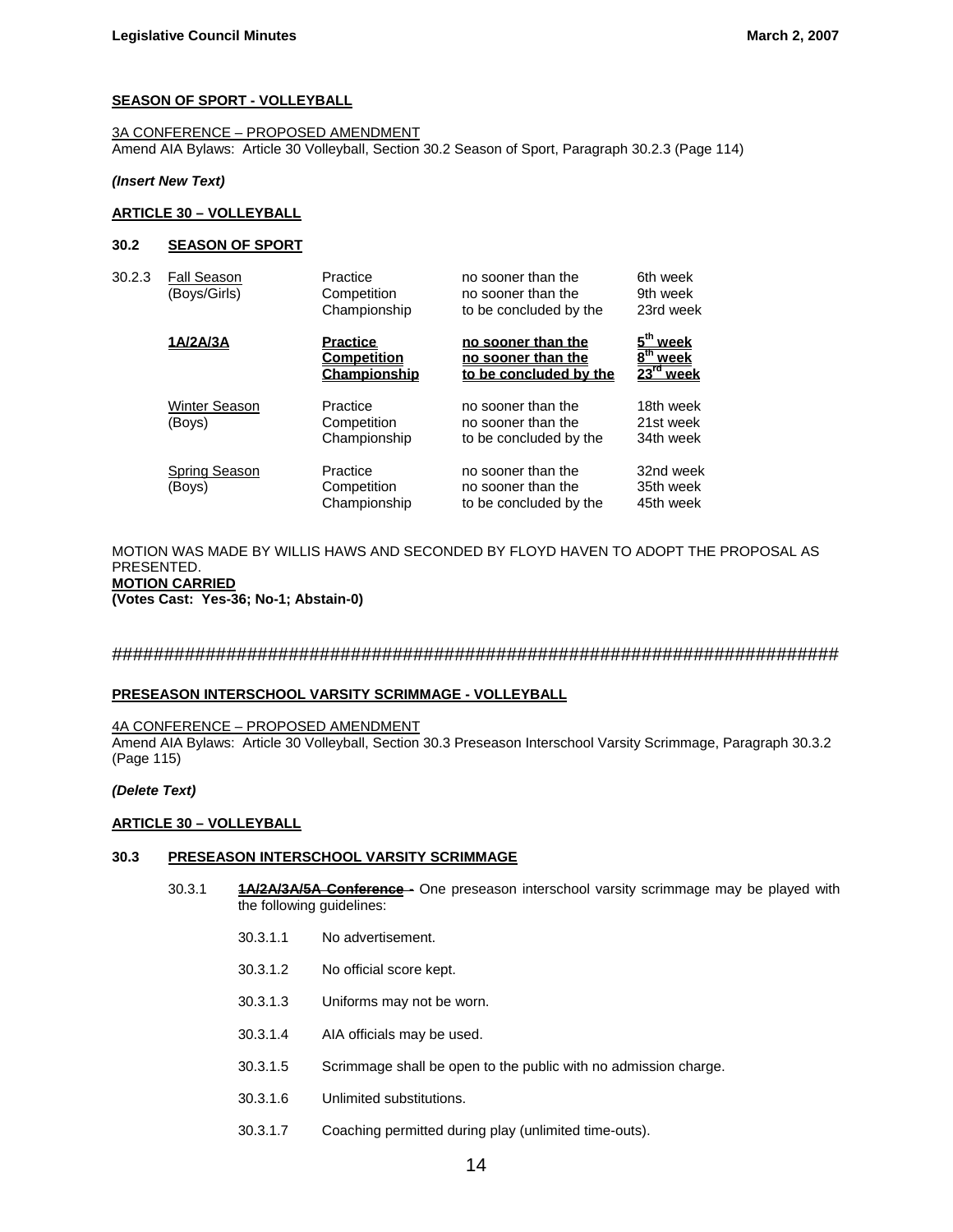- 30.3.1.8 Any other adjustments to the rules the coaches and officials agree on before the scrimmage begins.
- 30.3.1.9 Scrimmage length not to exceed two hours.
- 30.3.1.10 Since the scrimmage guidelines for Conferences differ, the guidelines of the host school should be followed.

#### **30.3.2 4A Conference - Preseason Interschool Varsity Scrimmage**

- **30.3.2.1 Conference will permit a controlled varsity scrimmage.**
- **30.3.2.2 The varsity scrimmage will be scheduled during the week prior to the first scheduled competition.**
- **30.3.2.3 The varsity scrimmage shall be played in accordance with the following criteria:**
	- **30.3.2.3.1 Numbered jerseys may be worn.**
	- **30.3.2.3.2 No advertisement for scrimmage.**
	- **30.3.2.3.3 No official score kept.**
	- **30.3.2.3.4 AIA officials may be used.**
	- **30.3.2.3.5 Scrimmage may be open to the public with no admission charge.**
		- **30.3.2.3.6 The scrimmage length will be three 30-minute playing periods of running time.**
		- **30.3.2.3.7 Unlimited substitution.**
		- **30.3.2.3.8 Coaching permitted during play.**
		- **30.3.2.3.9 Five minutes between playing periods.**
		- **30.3.2.3.10 Each server limited to five points per serving rotation.**
		- **30.3.2.3.11 Scoreboards used only for time.**
		- **30.3.2.3.12 Since the scrimmage guidelines for Conferences differ, the guidelines of the host school should be followed.**

MOTION WAS MADE BY WILL KREAMER AND SECONDED BY MIKE STERKOWITZ TO ADOPT THE PROPOSAL AS PRESENTED. **MOTION CARRIED (Votes Cast: Yes-37; No-0; Abstain-0)**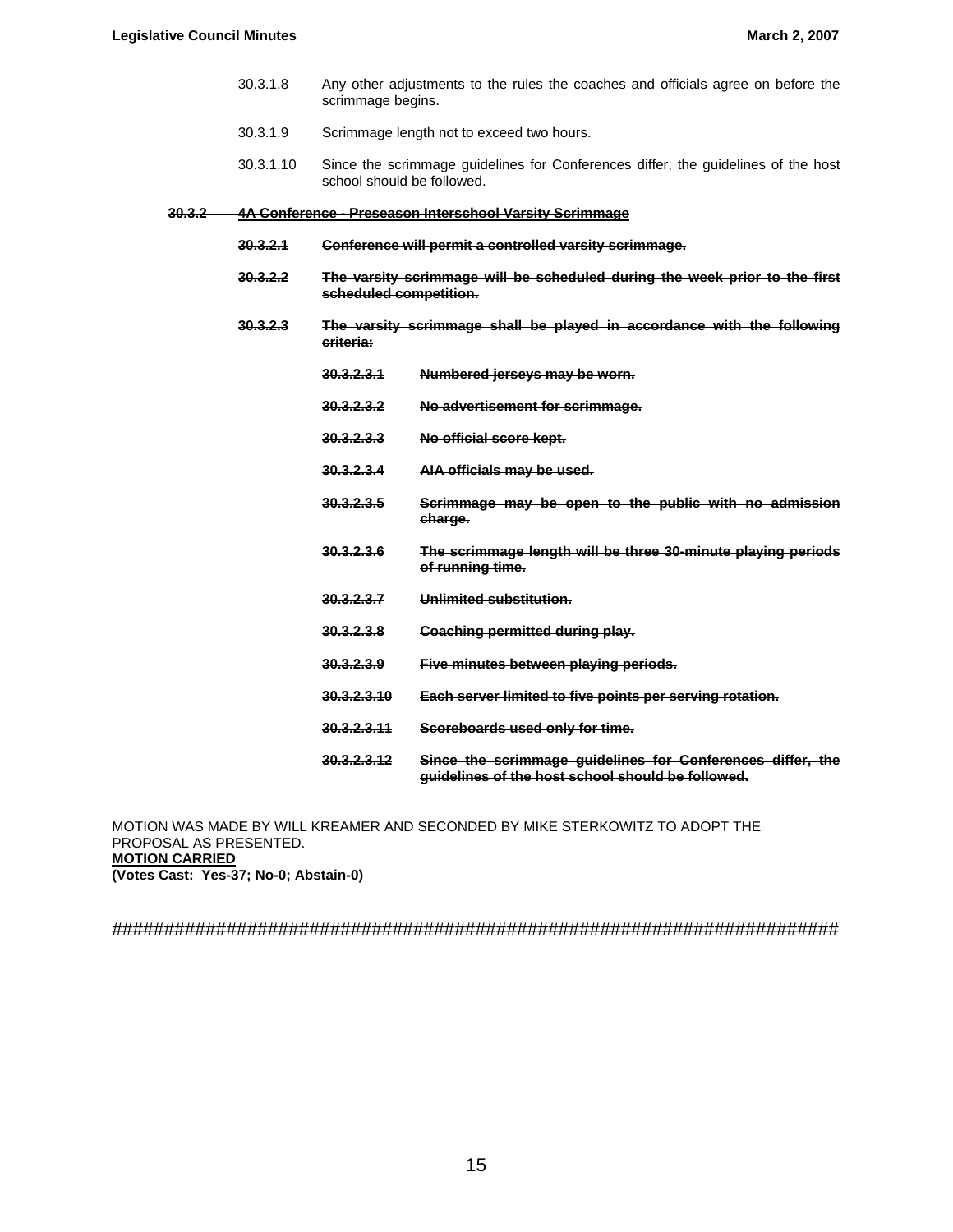## **NUMBER OF GAMES IN SEASON - VOLLEYBALL**

## 4A CONFERENCE – PROPOSED AMENDMENT

Amend AIA Bylaws: Article 30 Volleyball, Section 30.5 Number of Games in Season, Paragraph 30.5.1 (Page 115)

## *(Delete Text)*

## **ARTICLE 30 – VOLLEYBALL**

## **30.5 NUMBER OF GAMES IN SEASON**

- 30.5.1 No school shall schedule more than 20 varsity matches, including three invitationals which shall count as one match each.
	- **30.5.1.1 EXCEPTION: 4A Conference schools shall schedule a maximum of 20 varsity matches, including three invitationals, which shall count as one match each. The third invitational must be one day in length and must be held on a nonschool day**.

MOTION WAS MADE BY WILL KREAMER AND SECONDED BY PAT WITTER TO ADOPT THE PROPOSAL AS PRESENTED. **MOTION CARRIED (Votes Cast: Yes-36; No-0; Abstain-1)**

## ######################################################################

## **RULES - WRESTLING**

AIA EXECUTIVE BOARD – PROPOSED AMENDMENT Amend AIA Bylaws: Article 31 Wrestling, Section 31.1 Rules, Paragraph 31.1.4 (Page 119)

## *(Insert New Text)*

## **ARTICLE 31– WRESTLING**

## **31.1 RULES**

31.1.4.1.1 Appeal Process (For Alternative 1 ONLY):

- A wrestler may appeal **ONCE** the results of his/her percentage of body fat used to calculate his/her minimum competitive weight certification;
- If a wrestler disagrees with the body fat percentage as measured with bio-impedance. the same assessor will re-measure that person **ONCE** within ten (10) calendar days;
- The wrestler's original weight will be used; only the bio-impedance body fat percentage will be re-measured.

MOTION WAS MADE BY ROB ROBERSON AND SECONDED BY SALLY DOYLE TO ADOPT THE PROPOSAL AS PRESENTED. **MOTION CARRIED (Votes Cast: Yes-37; No-0; Abstain-0)**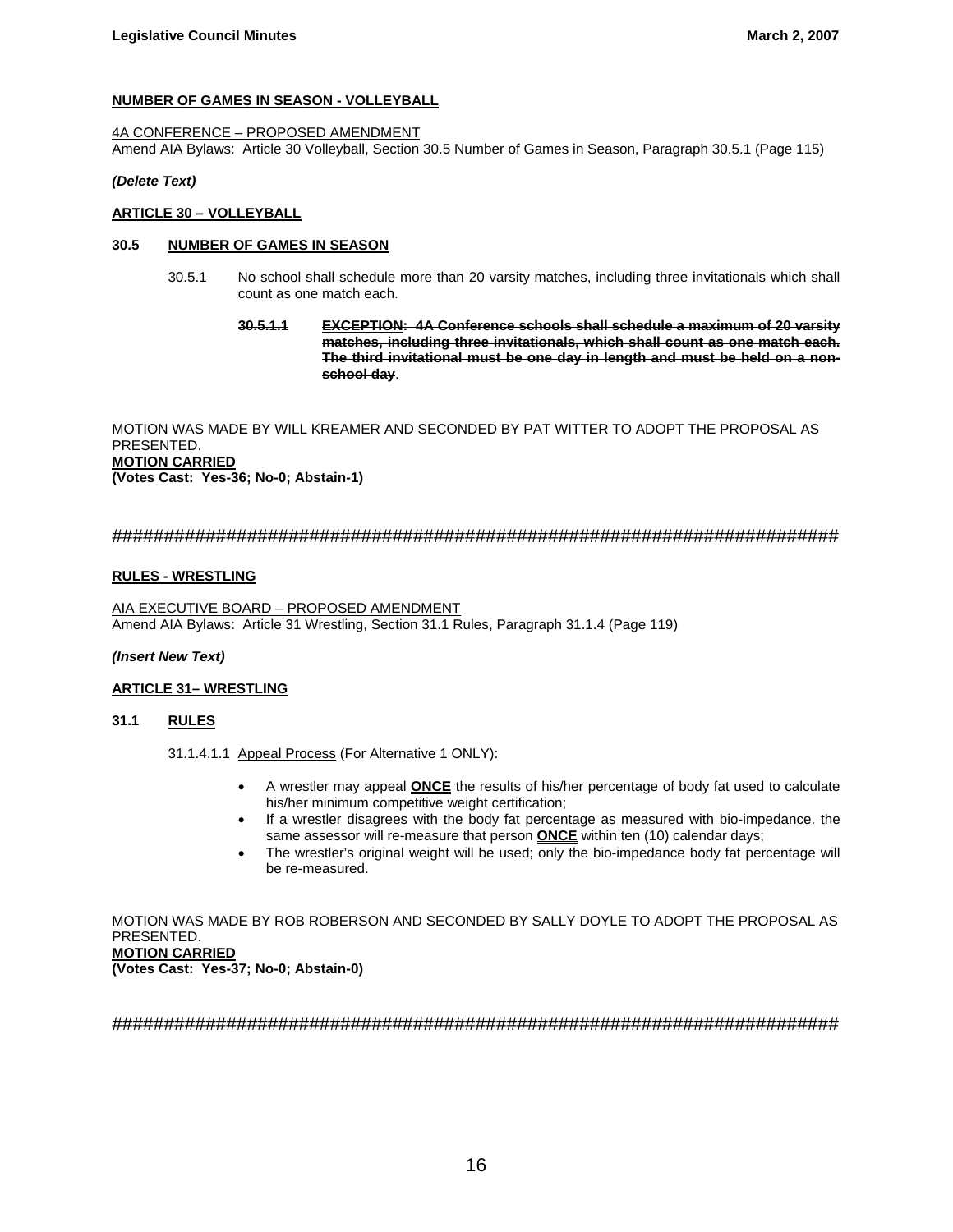## **RATINGS - CHESS**

5A CONFERENCE – PROPOSED AMENDMENT Amend AIA Bylaws: Article 33 Chess, Section 33.13 Ratings, Paragraph 33.13.1 (Page 127)

#### *(Insert New Text)*

#### **ARTICLE 33– CHESS**

#### **33.13 RATINGS**

33.13.1 The individual player Thomas Rating System is a "closed" point system based on "400" for "new." The Tournament Director may establish a more equitable rating if a new player has a USCF rating. The formula should be: the student's last published USCF rating minus 200 divided by two. **If two high school players agree to play their scheduled AIA game for a U.S.C.F. (U.S. Chess Federation) rating, they must make their request in writing to a U.S.C.F. Tournament Director at the tournament site before the start of the round. The players' U.S.C.F. rated game will not affect AIA pairings or results.**

MOTION WAS MADE BY SHEILA BAIZE AND SECONDED BY PAUL BARANOWSKI TO COMBINE AGENDA ITEMS 27-30. **MOTION CARRIED** 

## **(Votes Cast: Yes-37; No-0; Abstain-0)**

MOTION WAS MADE BY KEVIN CLAYBORN AND SECONDED BY CINDY RILEY TO ADOPT THE MAIN PROPOSAL AS AMENDED (COMBINE 27, 28, 29 & 30 – SAME DECISION ON ALL ITEMS). **MOTION CARRIED**

**(Votes Cast: Yes-37; No-0; Abstain-0)**

## ######################################################################

## **TOURNAMENTS – STATE / INTER-REGIONAL / INVITATIONAL- CHESS**

## 5A CONFERENCE – PROPOSED AMENDMENT

Amend AIA Bylaws: Article 33 Chess, Section 33.14 Tournaments – State / Inter-Regional / Invitational, Paragraph 33.14.5 (Page 130)

#### *(Delete Text)*

## **ARTICLE 33– CHESS**

#### **33.14 TOURNAMENTS – STATE / INTER-REGIONAL / INVITATIONAL**

 33.14.5.5.5 Opening round pairings in the State Team Tournament will be by the rating system. Subsequent rounds will pair teams of equal score groups by team entering ratings, following USCF (Harkness) pairing rules.

#### **33.14.5.5.5.1 Teams from the same Region shall not be paired during the first round unless absolutely necessary as determined by match play.**

MOTION WAS MADE BY KEVIN CLAYBORN AND SECONDED BY CINDY RILEY TO ADOPT THE MAIN PROPOSAL AS AMENDED (COMBINE 27, 28, 29 & 30 – SAME DECISION ON ALL ITEMS). **MOTION CARRIED (Votes Cast: Yes-37; No-0; Abstain-0)**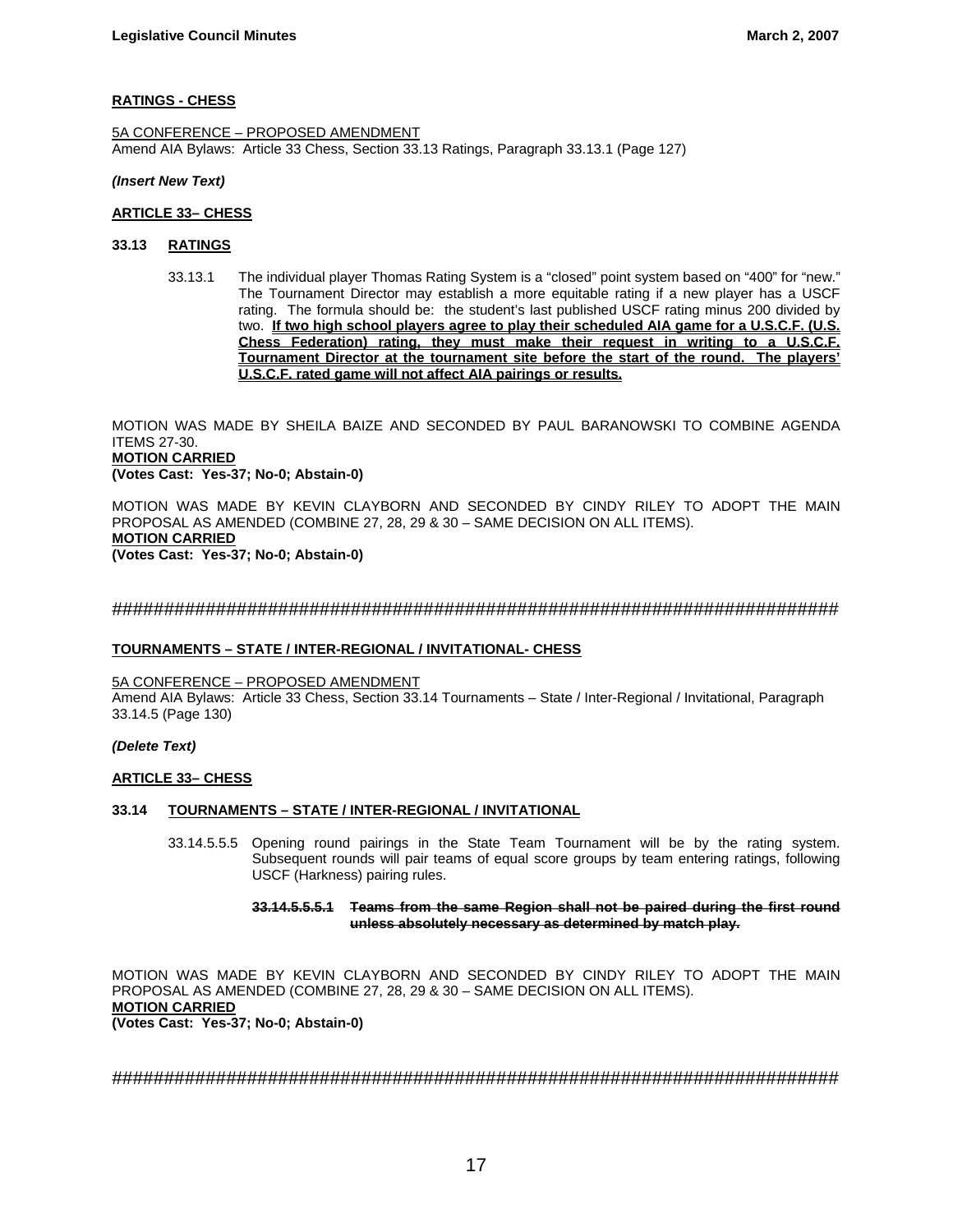## **TOURNAMENTS – STATE / INTER-REGIONAL / INVITATIONAL- CHESS**

#### 5A CONFERENCE – PROPOSED AMENDMENT

Amend AIA Bylaws: Article 33 Chess, Section 33.14 Tournaments – State / Inter-Regional / Invitational, Paragraph 33.14.6 (Page 130)

#### *(Delete as Indicated and Insert New Text)*

#### **ARTICLE 33– CHESS**

## **33.14 TOURNAMENTS – STATE / INTER-REGIONAL / INVITATIONAL**

33.14.6.4 Pairings will seed the players by the rating system **and players from the same Region will not be paired unless absolutely necessary as determined by match play following U.S.C.F. (Harkness) pairing rules.**

MOTION WAS MADE BY KEVIN CLAYBORN AND SECONDED BY CINDY RILEY TO ADOPT THE MAIN PROPOSAL AS AMENDED (COMBINE 27, 28, 29 & 30 – SAME DECISION ON ALL ITEMS). **MOTION CARRIED (Votes Cast: Yes-37; No-0; Abstain-0)**

## ######################################################################

## **TOURNAMENTS – STATE / INTER-REGIONAL / INVITATIONAL- CHESS**

#### 5A CONFERENCE – PROPOSED AMENDMENT

Amend AIA Bylaws: Article 33 Chess, Section 33.14 Tournaments – State / Inter-Regional / Invitational, Paragraph 33.14.6 (Page 130)

#### *(Delete as Indicated and Insert New Text)*

## **ARTICLE 33– CHESS**

## **33.14 TOURNAMENTS – STATE / INTER-REGIONAL / INVITATIONAL**

33.14.6.4.1 Each Region will send its top **four six** scorers to the state tournament.

MOTION WAS MADE BY KEVIN CLAYBORN AND SECONDED BY CINDY RILEY TO ADOPT THE MAIN PROPOSAL AS AMENDED (COMBINE 27, 28, 29 & 30 – SAME DECISION ON ALL ITEMS). **MOTION CARRIED**

**(Votes Cast: Yes-37; No-0; Abstain-0)**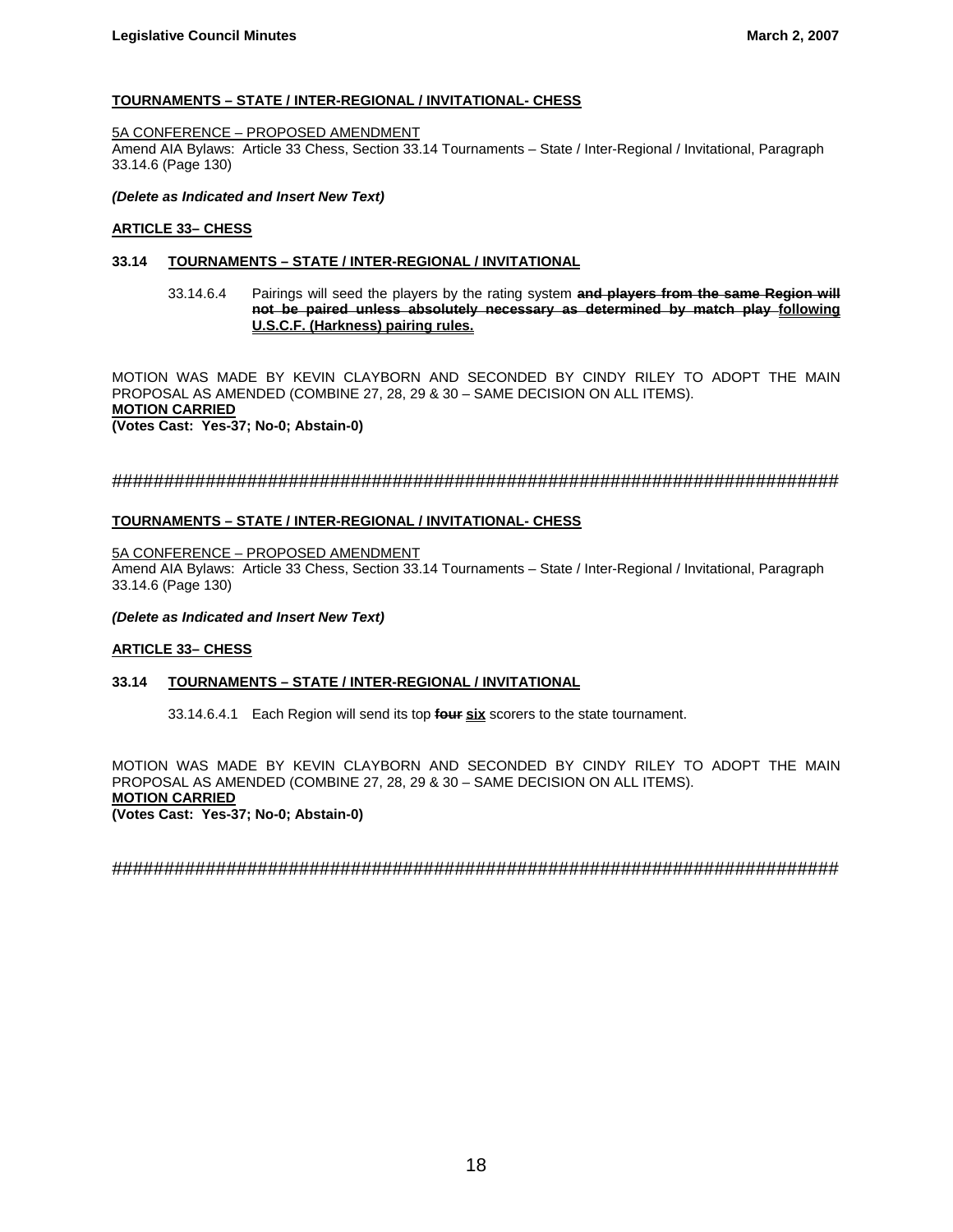#### **Editorial Changes: TOURNAMENTS – REGION / STATE**

#### AIA EXECUTIVE BOARD - PROPOSED AMENDMENTS

#### **Baseball** (Page 75)

20.11.2.2 **There shall be a State Baseball Tournament for each Conference**. **There shall be individual and/or team state tournaments as determined by the Executive Board.**

#### **Basketball** (Page 79)

21.10.2.2 **There shall be a Boys State Basketball Tournament and a Girls State Basketball Tournament for each conference. There shall be individual and/or team state tournaments as determined by the Executive Board.**

# **Cross Country** – 22.9.2.2 and 29.9.2.3 (Page 82)

 $\overline{\phantom{a}}$  There may be four Boys State Cross Country Tournaments:

 **1A-2A1 State Champion 3A 1 State Champion 4A 1 State Champion 5A 1 State Champion There shall be individual and/or team state tournaments as determined by the Executive Board.**

**22.9.2.3 There may be four Girls State Cross Country Tournaments:**

**1A-2A1 State Champion 3A 1 State Champion 4A 1 State Champion 5A 1 State Champion**

**Football** – 23.11.2.2 (Page 87)

23.11.2.2 **There shall be a State Football Tournament for each Conference. There shall be individual and/or team state tournaments as determined by the Executive Board.**

**Golf** – 24.9.2.2 & 24.9.2.3 (Page 91)<br>24.9.2.2 **There shall be four Be** 

24.9.2.2 **There shall be four Boys State Golf Tournaments: 1A-2A 1 State Champion 3A 1 State Champion 4A 1 State Champion 5A 1 State Champion**

**There shall be individual and/or team state tournaments as determined by the Executive Board.**

**24.9.2.3 There shall be two Girls State Golf Tournaments: 1A-4A 1 State Champion 5A 1 State Champion**

**Softball** – 26.10.2.2 (Page 101)

26.10.2.2 **There shall be a State Softball Tournament for each Conference. There shall be individual and/or team state tournaments as determined by the Executive Board.**

**Swimming** – 27.8.2.2 (Page 104)<br>27.8.2.2 **There shall be tv** 27.8.2.2 **There shall be two Boys State Swimming Tournaments and two Girls State Swimming Tournaments which shall consist of the preliminaries and finals:**

> **4A 5A There shall be individual and/or team state tournaments as determined by the Executive Board.**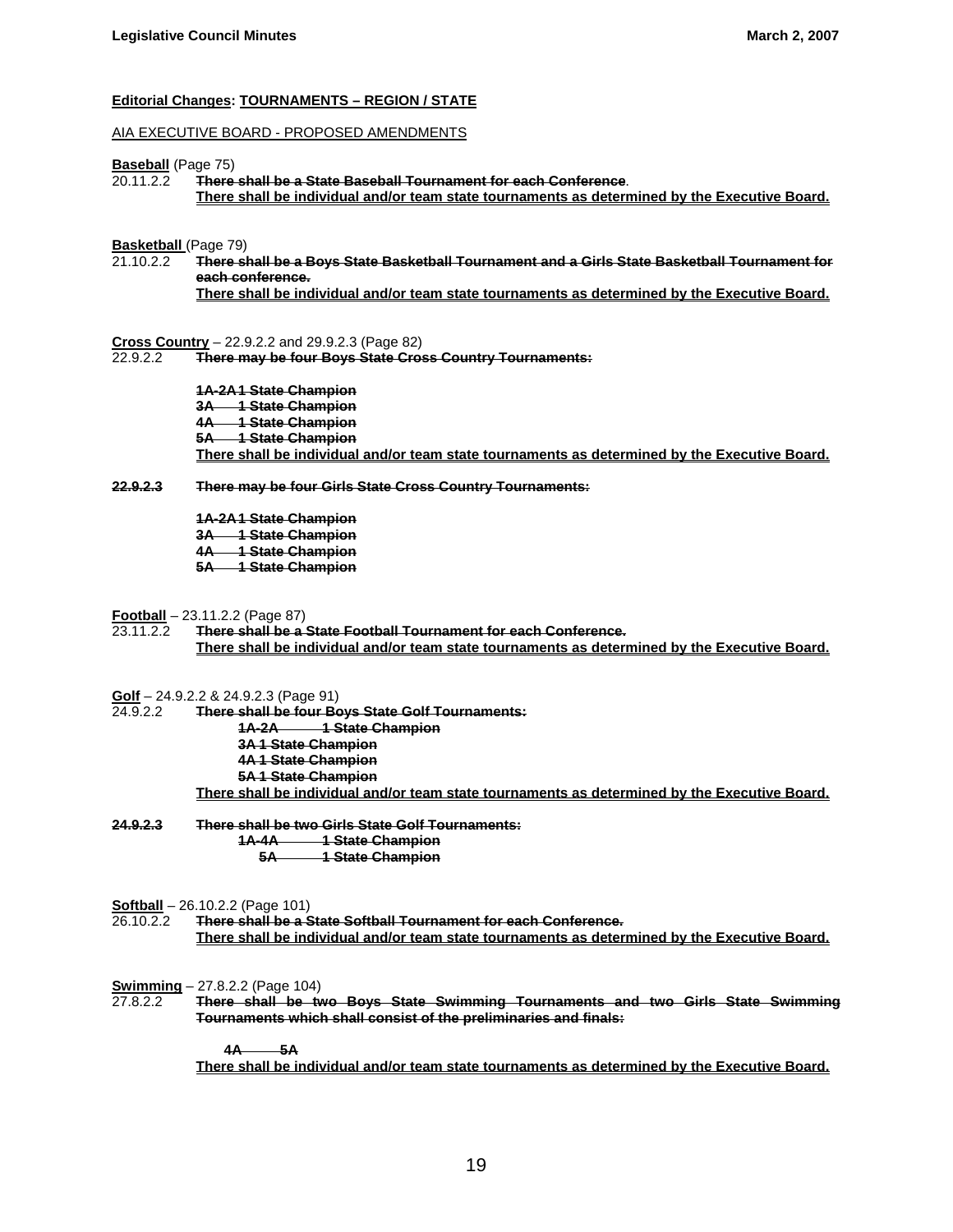## **Editorial Changes: TOURNAMENTS – REGION / STATE** – Cont'd

**Tennis** – 28.9.2.2 (Page 109)

28.9.2.2 **There shall be Individual Champions and Team Champions for both boys and girls.**

 **28.9.2.2.1 Individual Tennis Champions - There may be four state individual tennis tournaments for both boys and girls:**

 **1A-2A 3A 4A 5A There shall be individual and/or team state tournaments as determined by the Executive Board.**

**Track** – 29.8.2.2 (Page 113)<br>29.8.2.2 **There shall be** 

29.8.2.2 **There shall be a Boys State Track Tournament and a Girls State Track Tournament for each Conference. There shall be individual and/or team state tournaments as determined by the Executive Board.**

**Wrestling** – 31.10.2.2 (Page 122)<br>31.10.2.2 **There shall be four** 

31.10.2.2 **There shall be four State Wrestling Tournaments:**

| 1A-2A          | <del>1 State Champion</del>                                                            |  |
|----------------|----------------------------------------------------------------------------------------|--|
| <b>34</b><br>⊶ | <b>1 State Champion</b>                                                                |  |
|                | <b>1 State Champion</b>                                                                |  |
| $\mathbf{H}$   | <del>1 State Champion</del>                                                            |  |
|                | Thispanical all best for direct about an allaw theory intertainment and an allahed all |  |

**There shall be individual and/or team state tournaments as determined by the Executive Board.**

MOTION WAS MADE BY ROB ROBERSON AND SECONDED BY SUSAN HERTNEKY TO ADOPT THE PROPOSAL AS PRESENTED. **MOTION CARRIED (Votes Cast: Yes-34; No-3; Abstain-0**